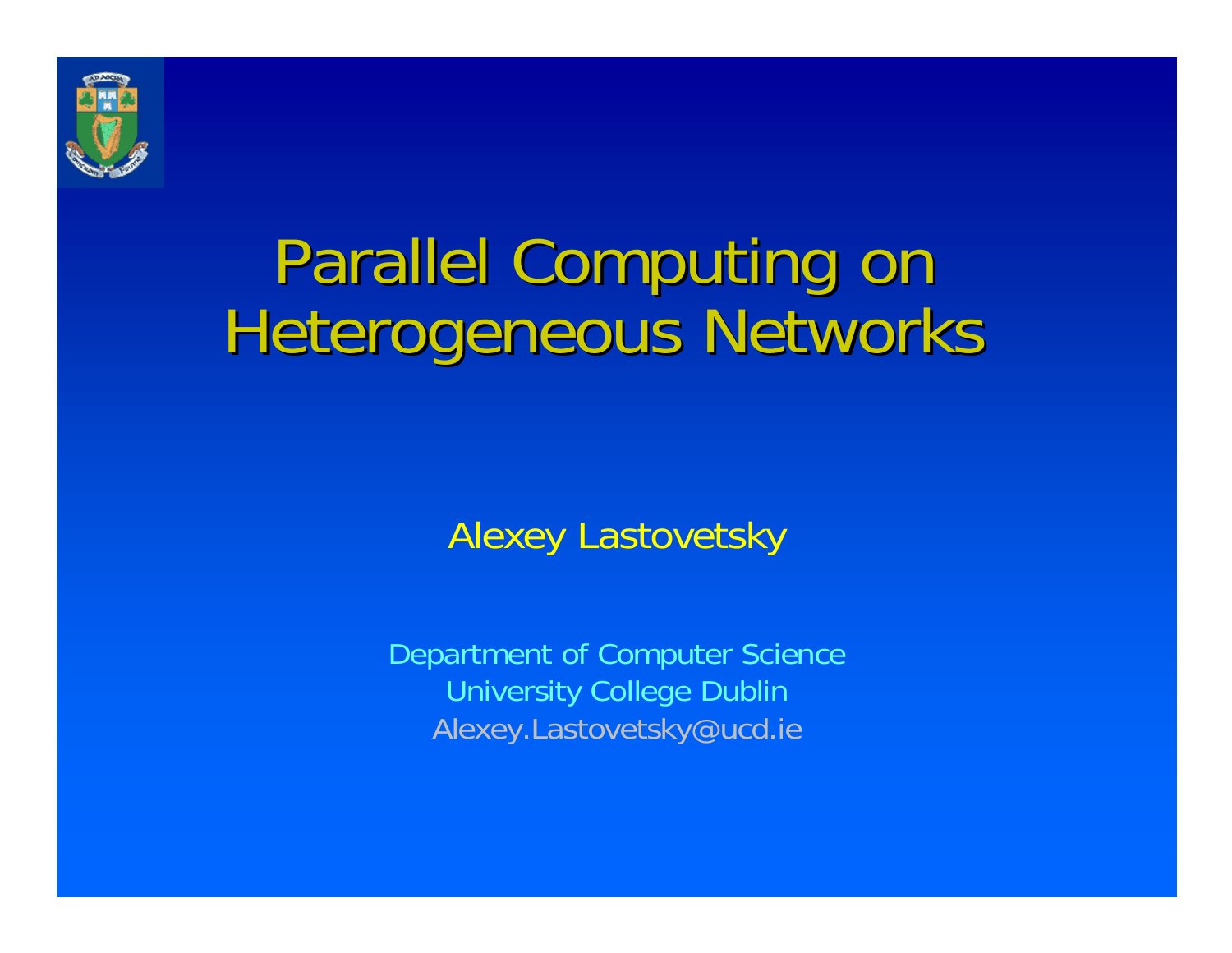

#### Parallel computing vs distributed comuting

- •• Distributed computing makes different software components inherently located on different computers work together
- • Parallel computing speeds up solving the problem on the available computing resources. Distribution of computations over computers is just a way to speedup the program not its inherent property.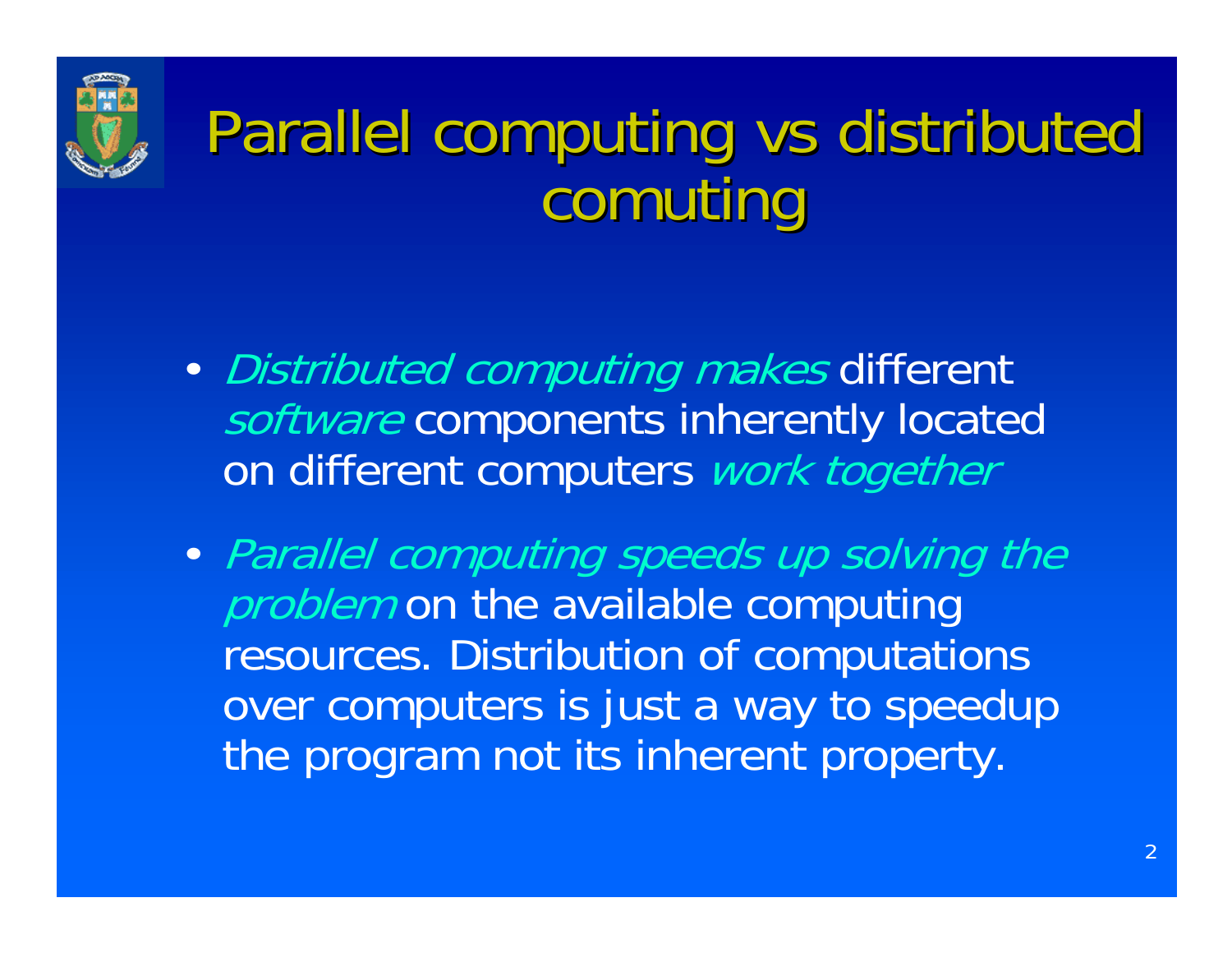

### Evolution of parallel computing Evolution of parallel computing

- • Evolution of parallel computing follows the evolution of computer hardware
- Main architecture milestones
	- Serial scalar processor
	- Vector and superscalar processors
	- Shared-memory multiprocessor (SMP)
	- Distributed-memory multiprocessor (MPP)
	- Network of computers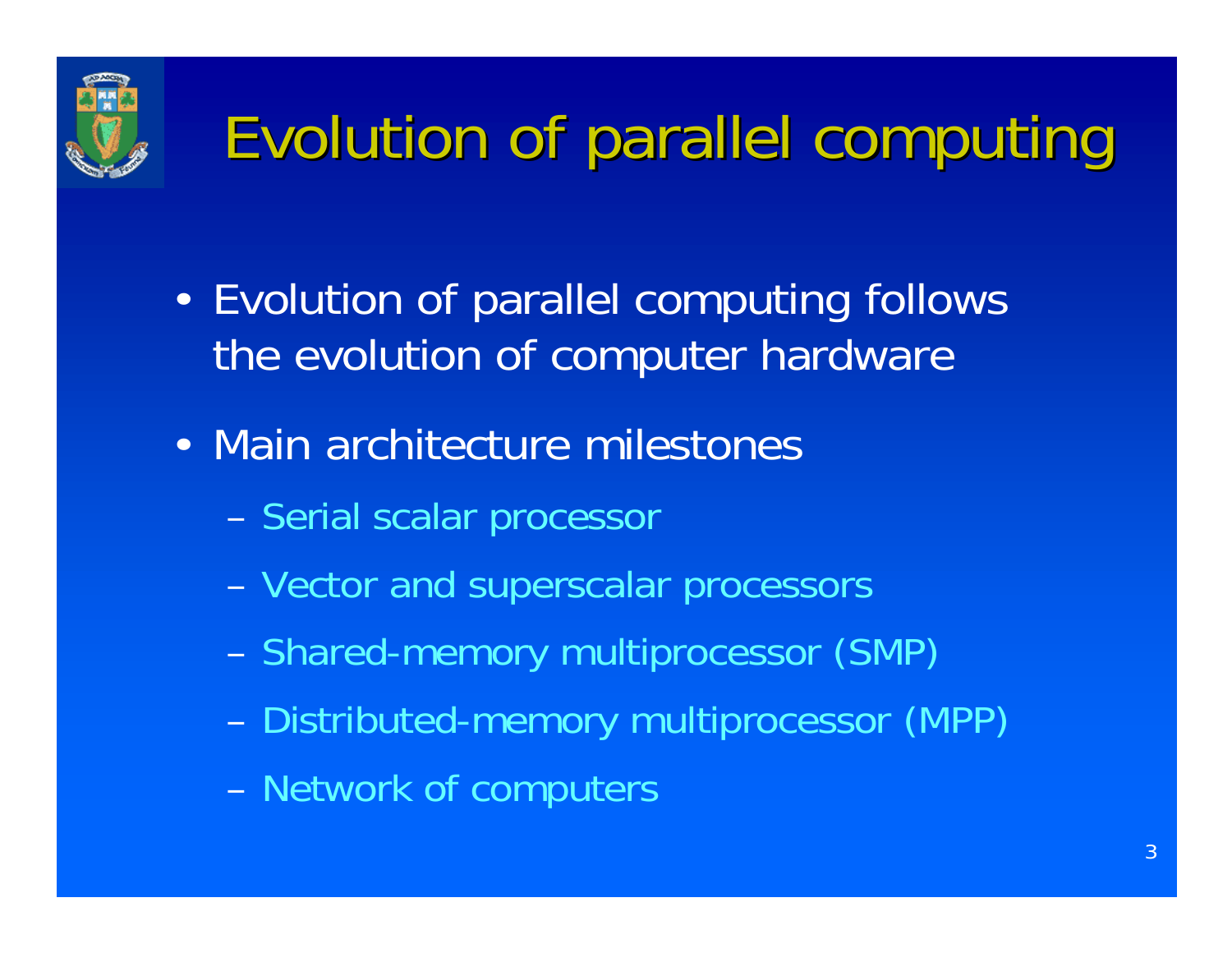

#### Serial scalar processor



#### Main programming tools:

• C, Fortran 77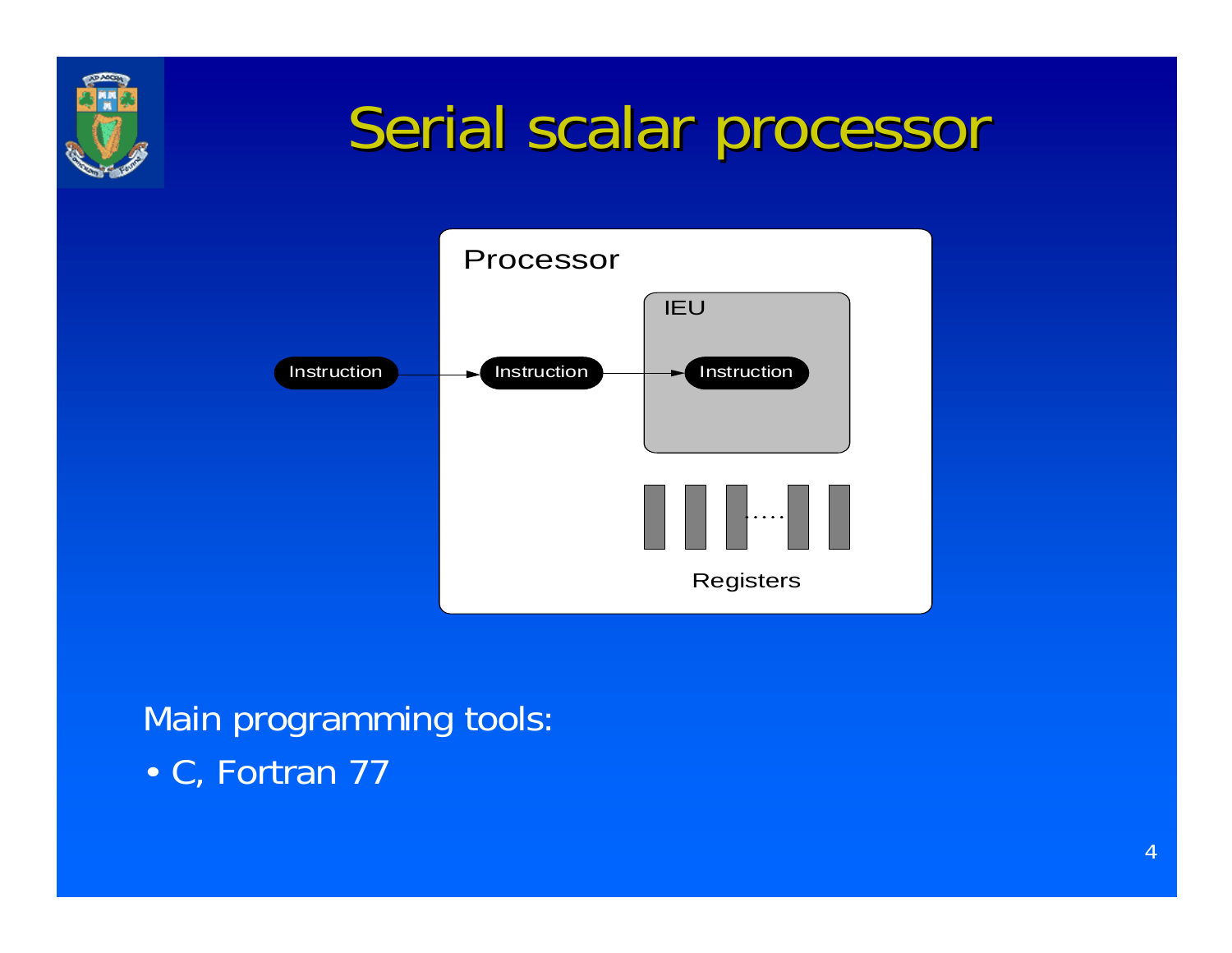

#### Vector processor

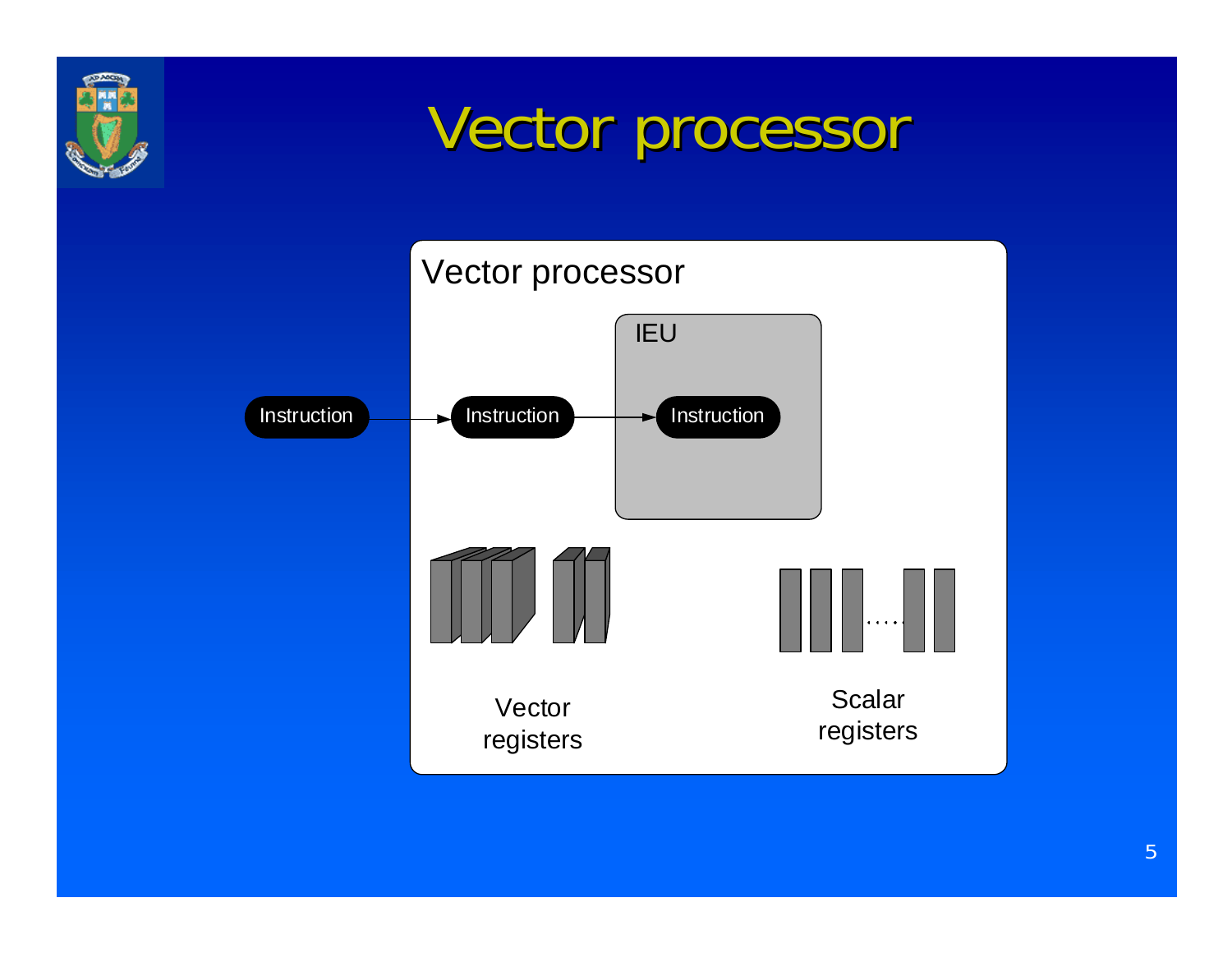

### Superscalar processor

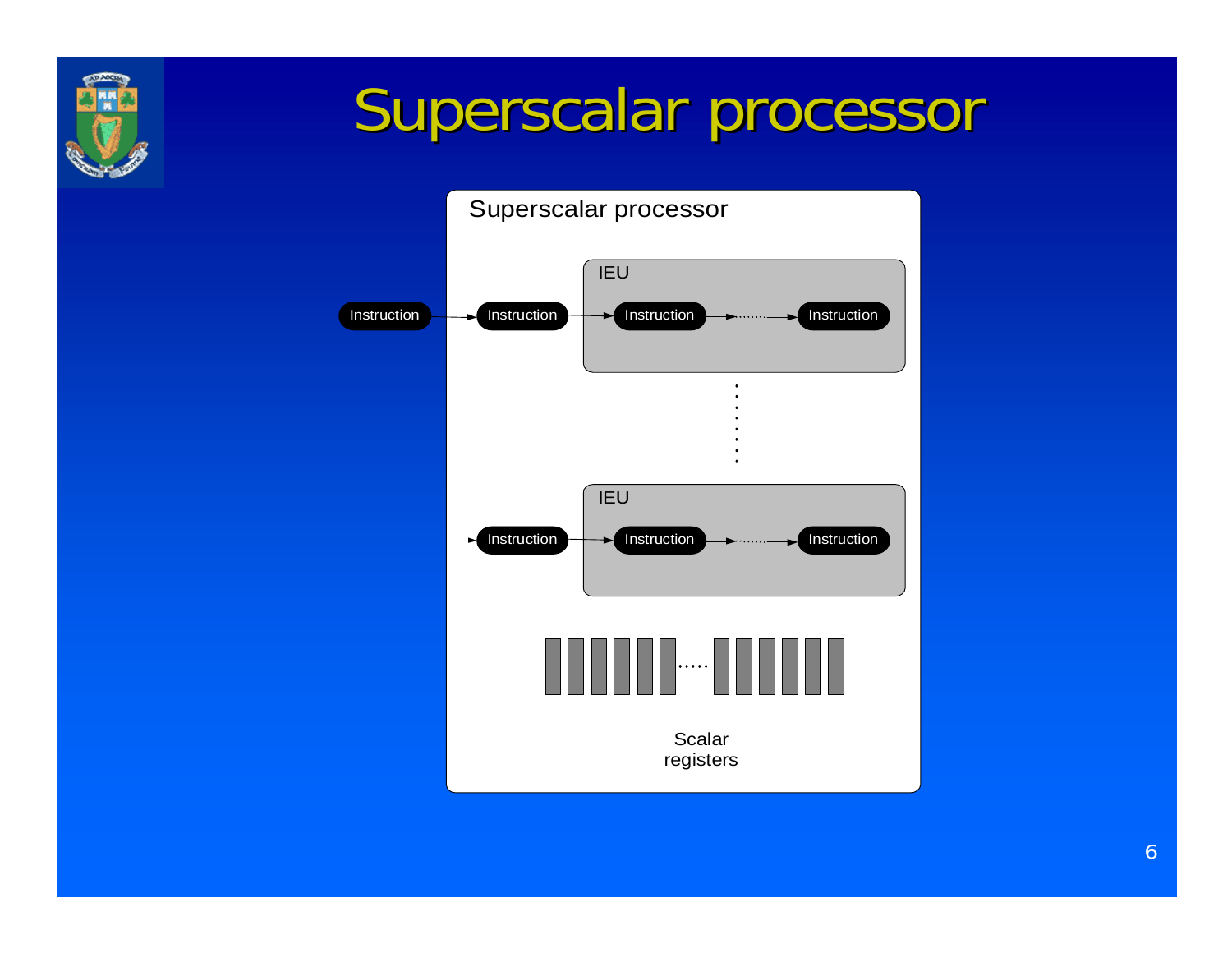

### Programming tools for vector and superscalar processors

- •Optimizing C and Fortran 77 compilers
- •Array computation libraries (BLAS)
- •Parallel languages (Fortran 90, C[])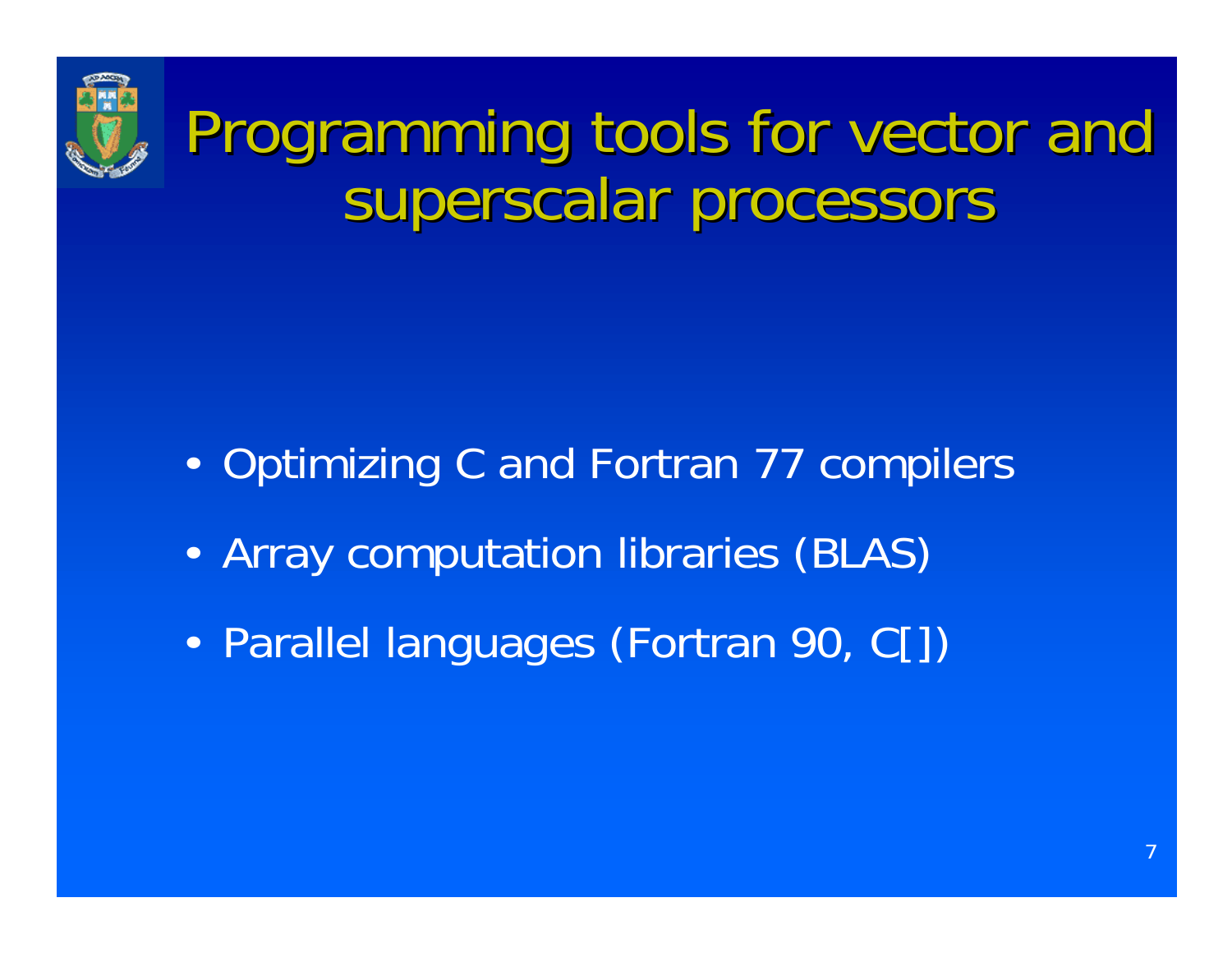

#### Shared-memory multiprocessor



#### Parallel programming models

- •Parallel threads of control sharing memory with other threads
- • Parallel processes not sharing memory and interacting via message passing.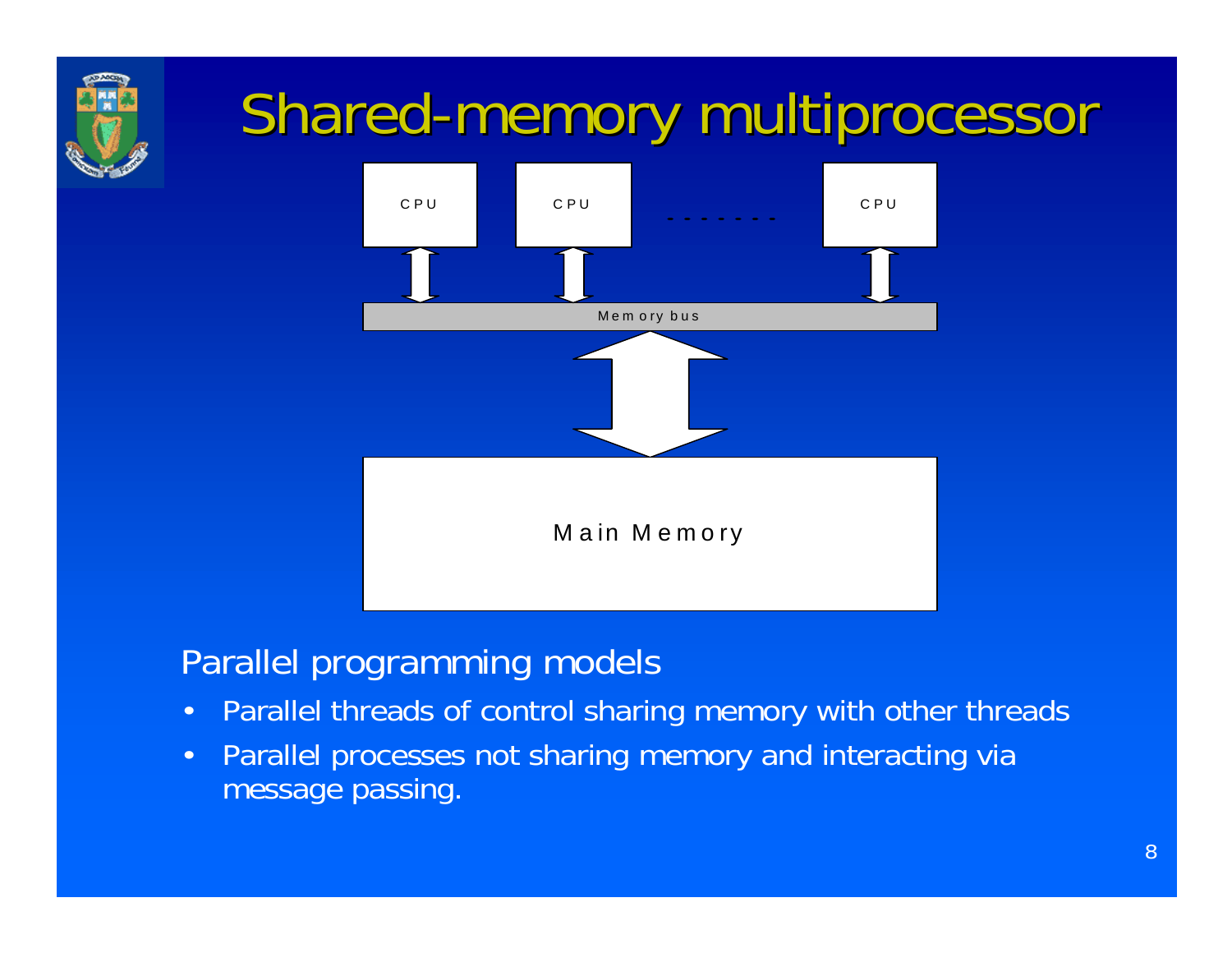

### Programming tools for SMPs

- $\bullet$ Optimizing C and Fortran 77 compilers
- $\bullet$ Thread libraries (POSIX threads, etc.)
- Parallel languages
	- Fortran 95
		- **Fortran 90 superset**
	- Open MP
		- Standard high-level extensions to the most popular serial languages implementing the thread model of parallel programming
- Tools for message-passing parallel programming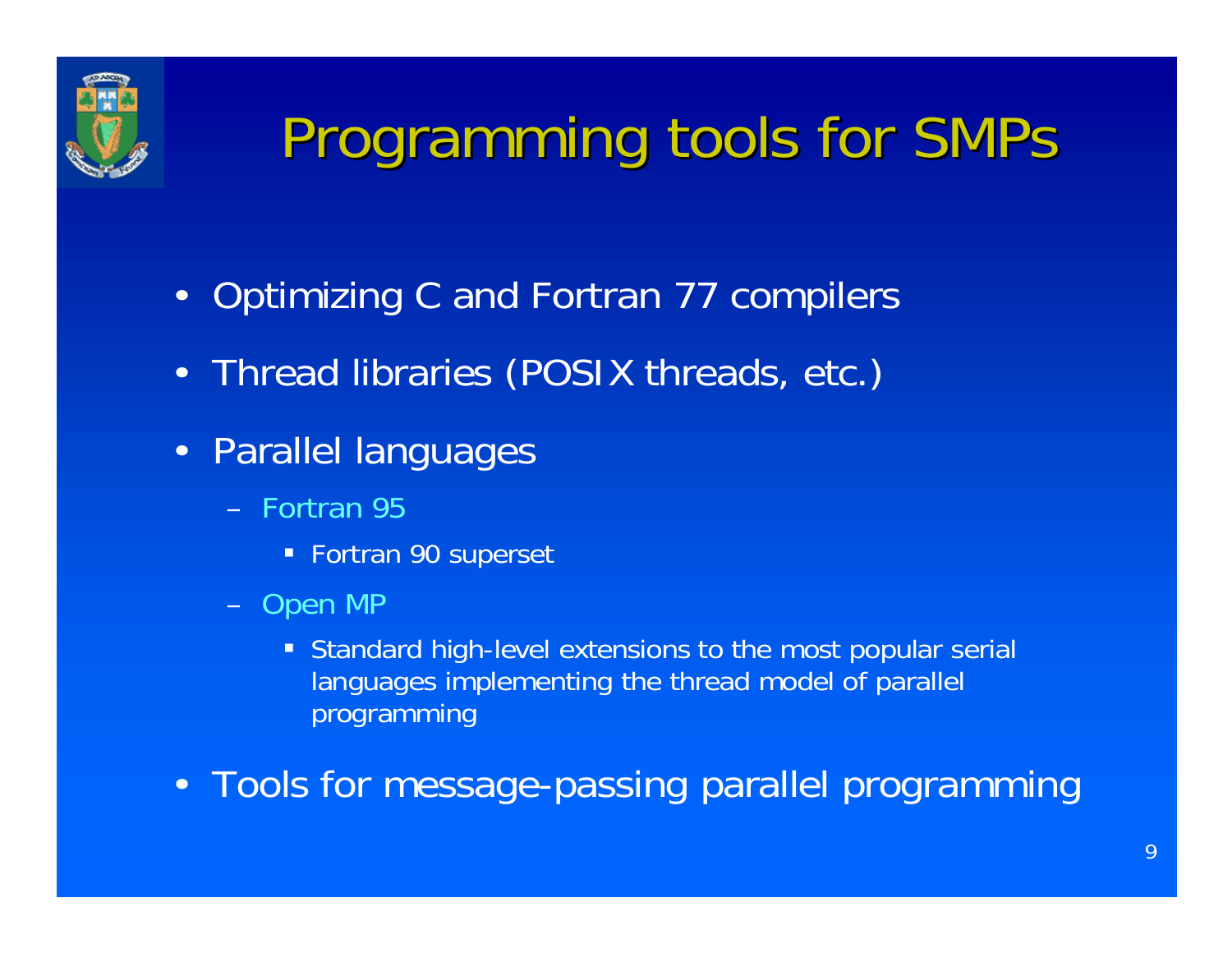

### Distributed-memory multiprocessor



- Scalable parallel architecture
- Supercomputers and clusters
- Message-passing parallel programming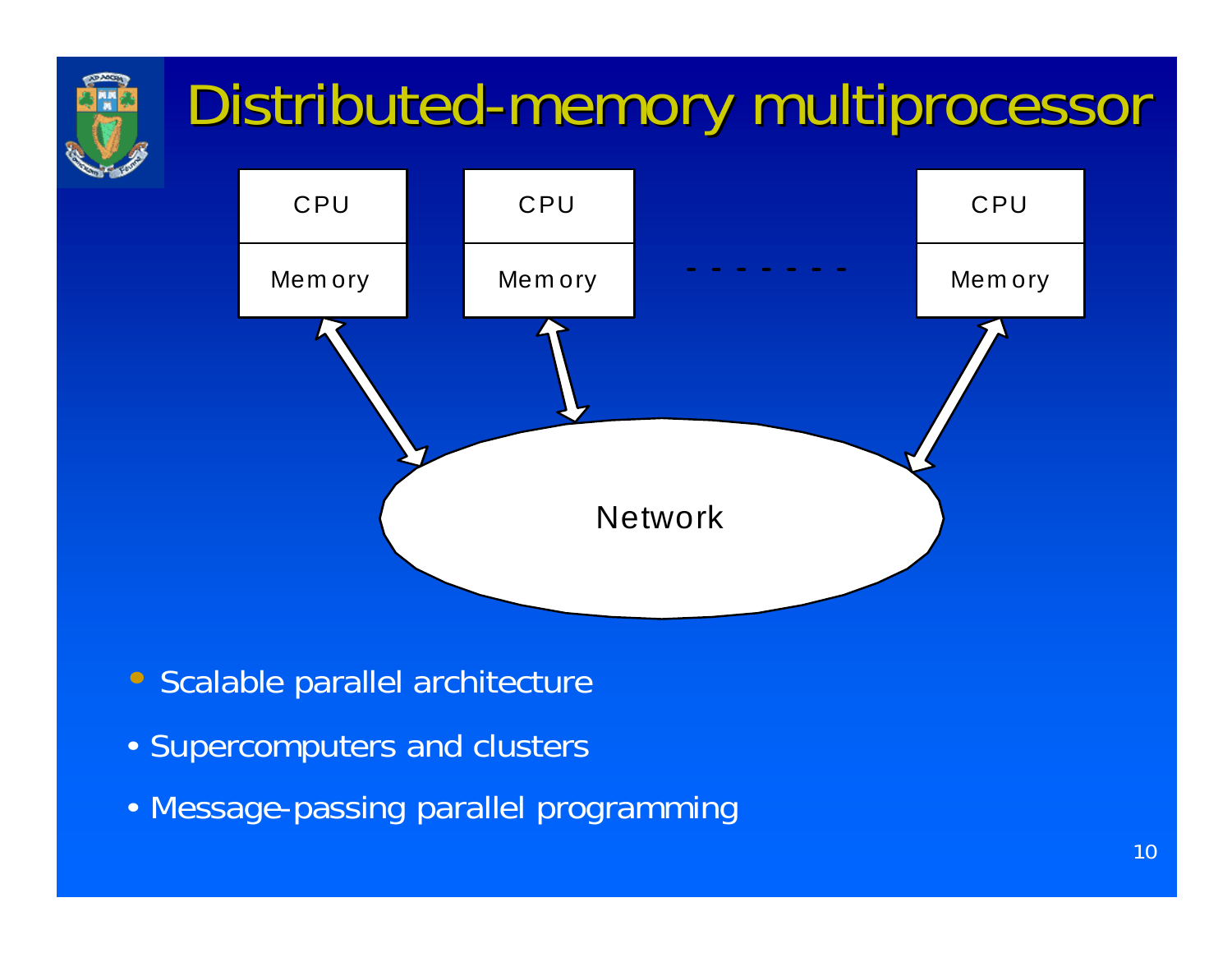

### Programming tools for MPPs

- Message-passing libraries (MPI Message-Passing Interface, PVM - Parallel Virtual Machine)
- High Performance Fortran (HPF)

#### MPI

- Standardized in 1995 as MPI 1.1
- Widely implemented including high quality free implementations (LAM MPI, MPICH, etc.)
- Supports modular parallel programming
- Bindings C, Fortran 77, C++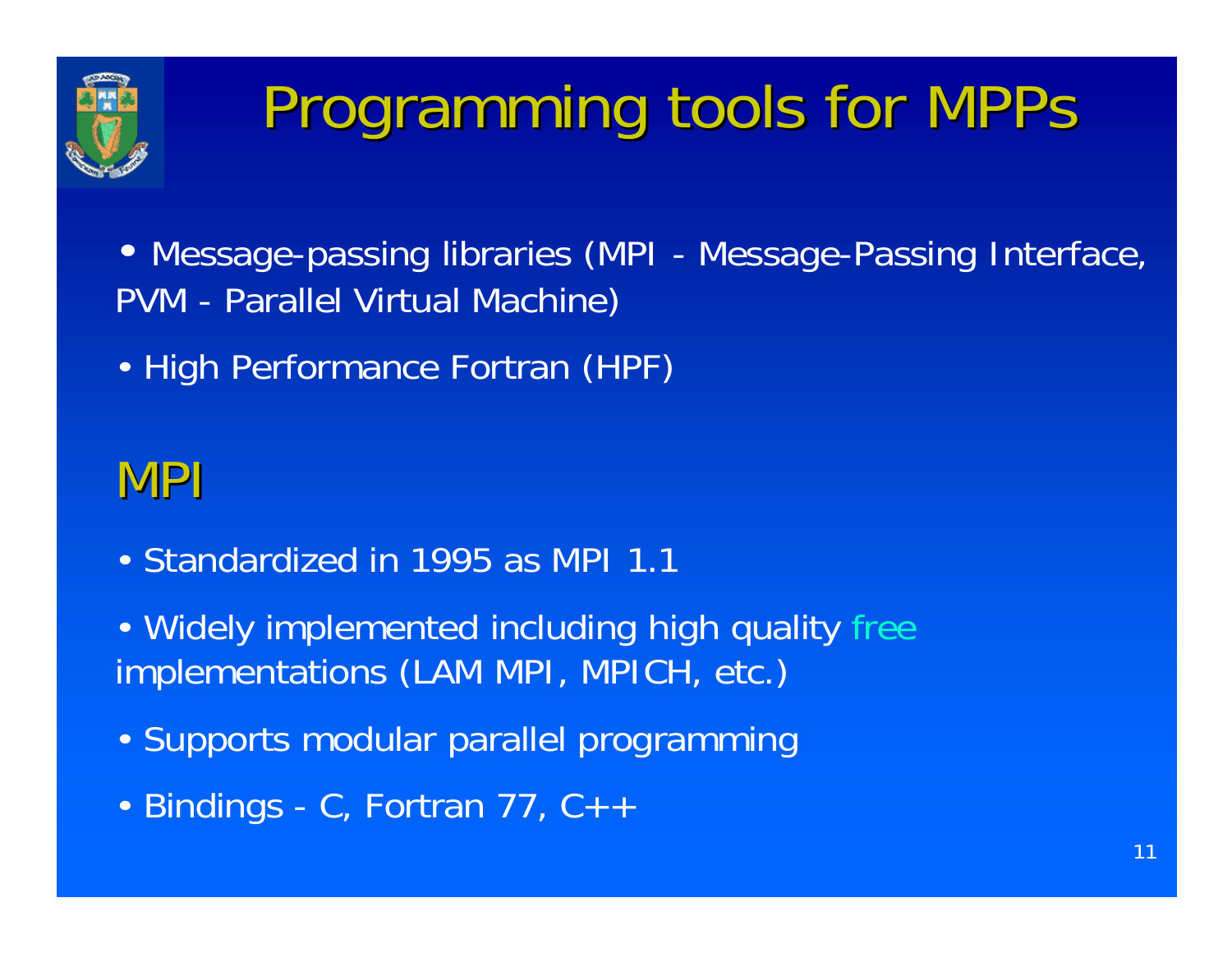



- Standardized as HPF 1.1 in 1994
- $\bullet$  An extension of Fortran 90
	- – With pseudo-directives specifying (block-cyclic) distribution of arrays over processors
- An easy parallel programming model
- $\bullet$  A very difficult language to compile
	- Usually compiled into Fortran 77/90 + MP
- $\bullet$  Example. Let us consider an HPF application for parallel multiplication of two dense  $n x n$  matrices on  $p$  processors
	- The application implements 2D block algorithm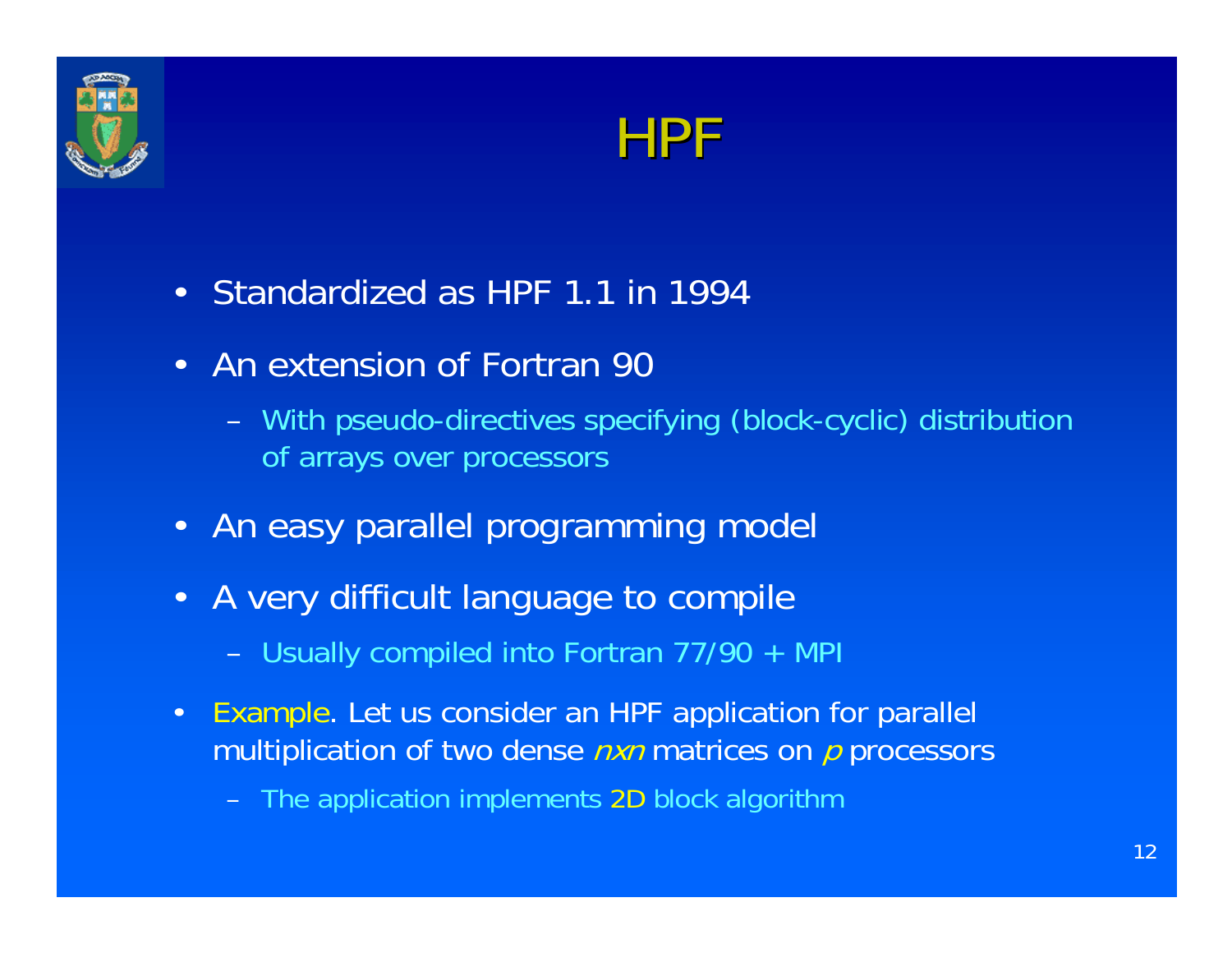

### HPF (ctd)

|        | REAL, DIMENSION( $1000, 1000$ ):: A, B, C  |
|--------|--------------------------------------------|
| !HPF\$ | <b>PROCESSORS</b> $p(4, 4)$                |
| !HPF\$ | DISTRIBUTE (BLOCK, BLOCK) ONTO p:: A, B, C |
| !HPF\$ | <b>INDEPENDENT</b>                         |
|        | $DO J=1,1000$                              |
| !HPF\$ | <b>INDEPENDENT</b>                         |
|        | DO $I=1,1000$                              |
|        | $A(I,J)=1.0$                               |
|        | $B(L,J)=2.0$                               |
|        | END DO                                     |
|        | END DO                                     |
| !HPF\$ | <b>INDEPENDENT</b>                         |
|        | $DO J=1,1000$                              |
| !HPF\$ | <b>INDEPENDENT</b>                         |
|        | $DO I=1,1000$                              |
|        | $C(I,J)=0.0$                               |
|        | $DO K=1,1000$                              |
|        | $C(I,J) = C(I,J) + A(I,K) * B(K,J)$        |
|        | END DO                                     |
|        | END DO                                     |
|        | END DO                                     |
|        | <b>END PROGRAM</b>                         |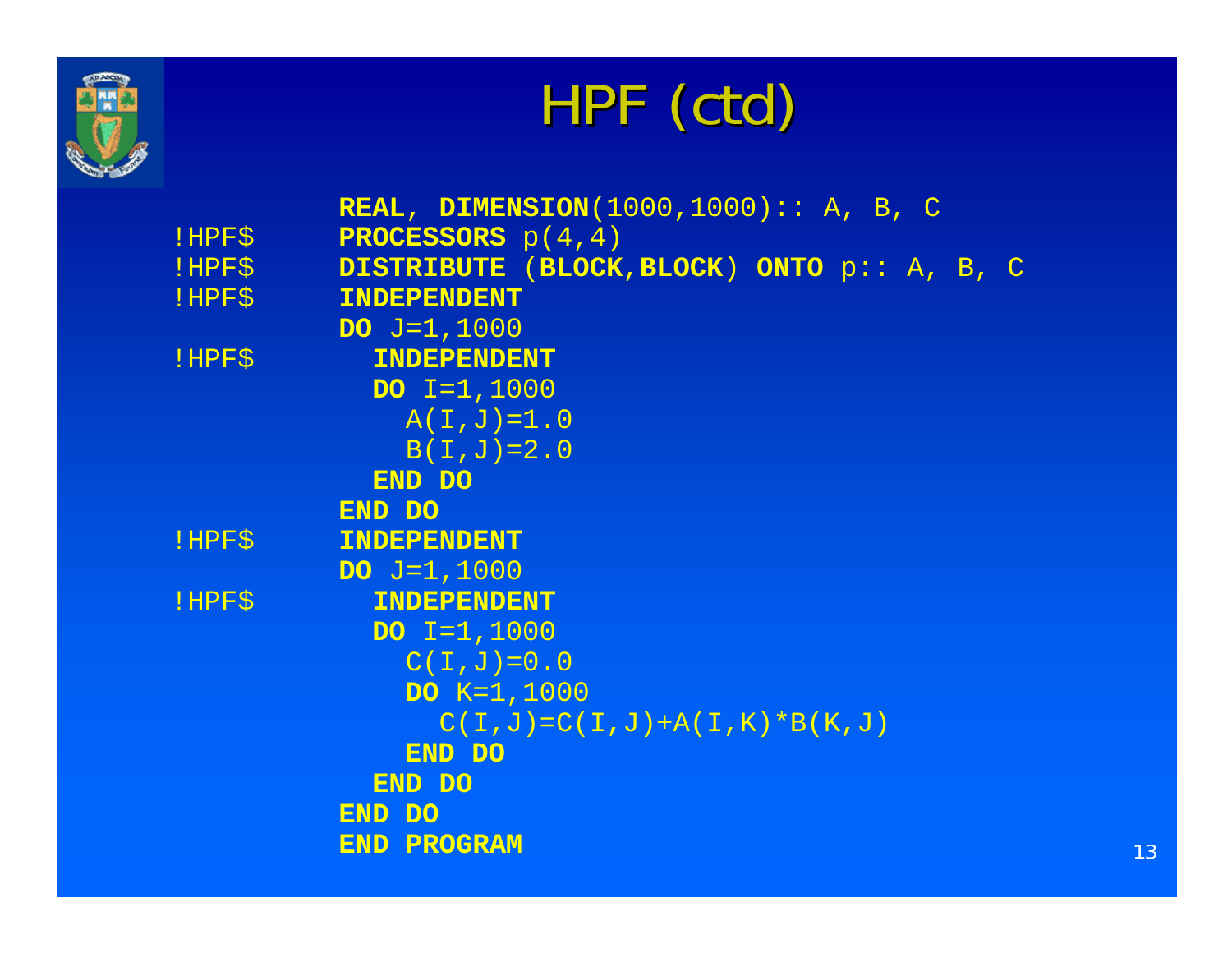

#### HPF (ctd)



- To compute its  $C$  slice, each processor requires the corresponding row of squares of the A matrix and column of squares of the  $B$  matrix
	- *–* Receives from each of  $\sqrt{p-1}$  horizontal and  $\sqrt{p-1}$  vertical neighbours  $n^2/p$  matrix elements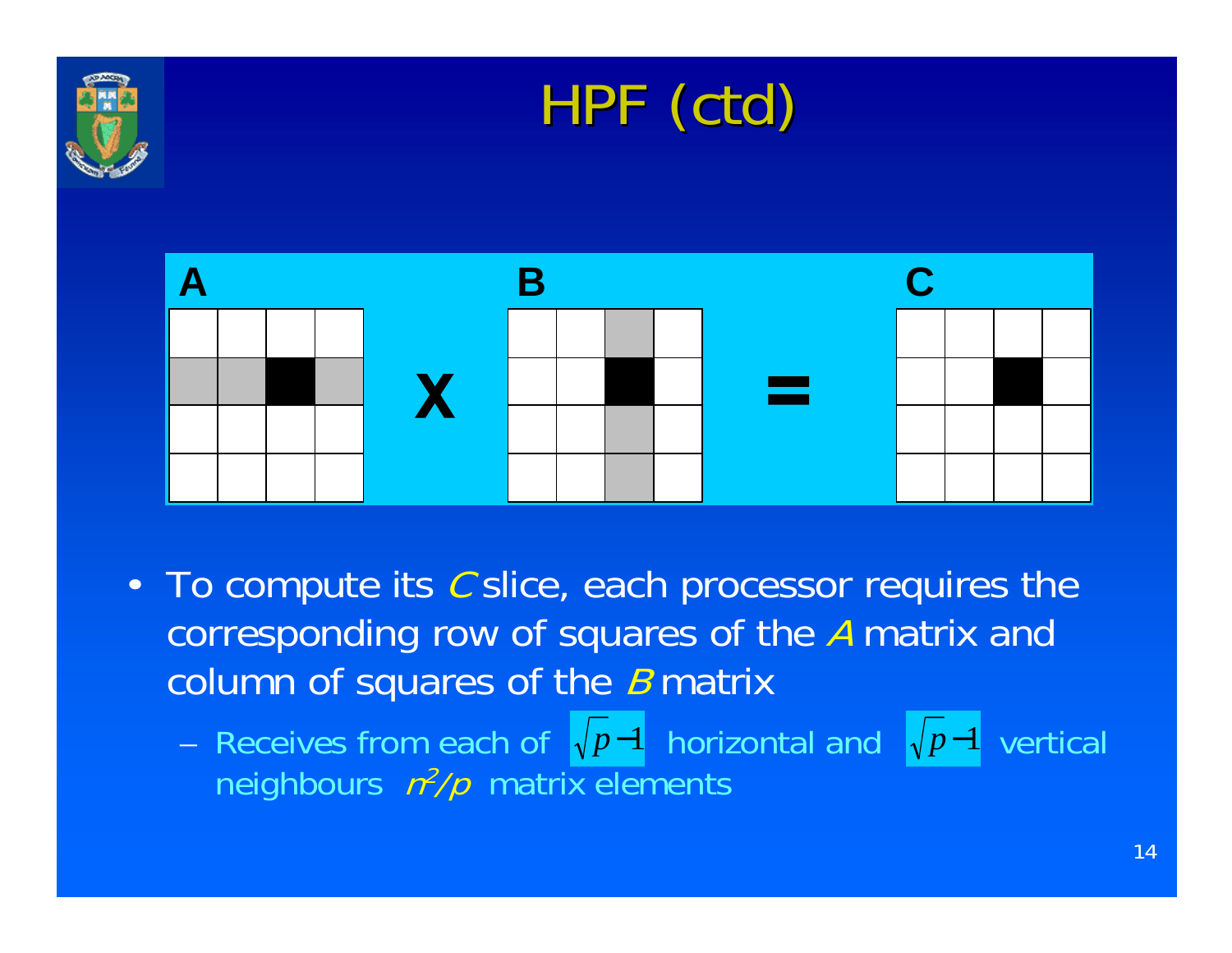



- A clever HPF compiler will generate message passing code implementing the communication pattern depicted in the picture
- $\bullet$  The minimization of inter-processor communication
	- –The main optimisation performed by an HPF compiler
	- –– Not a trivial problem
	- –- No HPF constructs/directives helping the compiler to solve the problem
		- Therefore, HPF is considered a difficult language to compile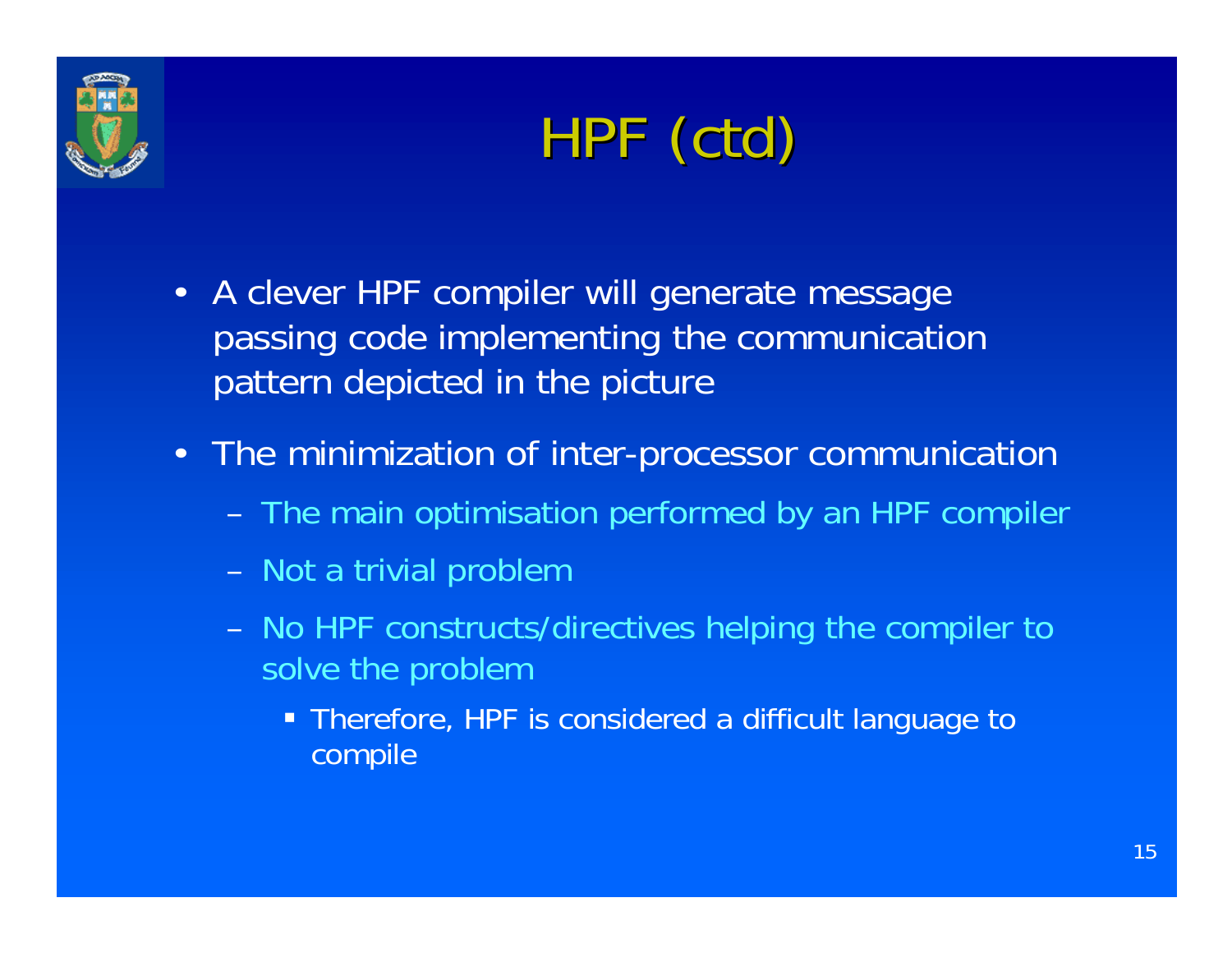

### HPF (ctd)

#### •Many real HPF compilers

- – Will generate a message-passing program, where each process sends its blocks of A and B to all other processes
	- » This guarantees that each process receives all the elements of  $A$  and  $B$ , it needs to compute its elements of C
	- » This universal scheme involves a good deal of redundant communications
		- ◆ Sending and receiving data never used in computation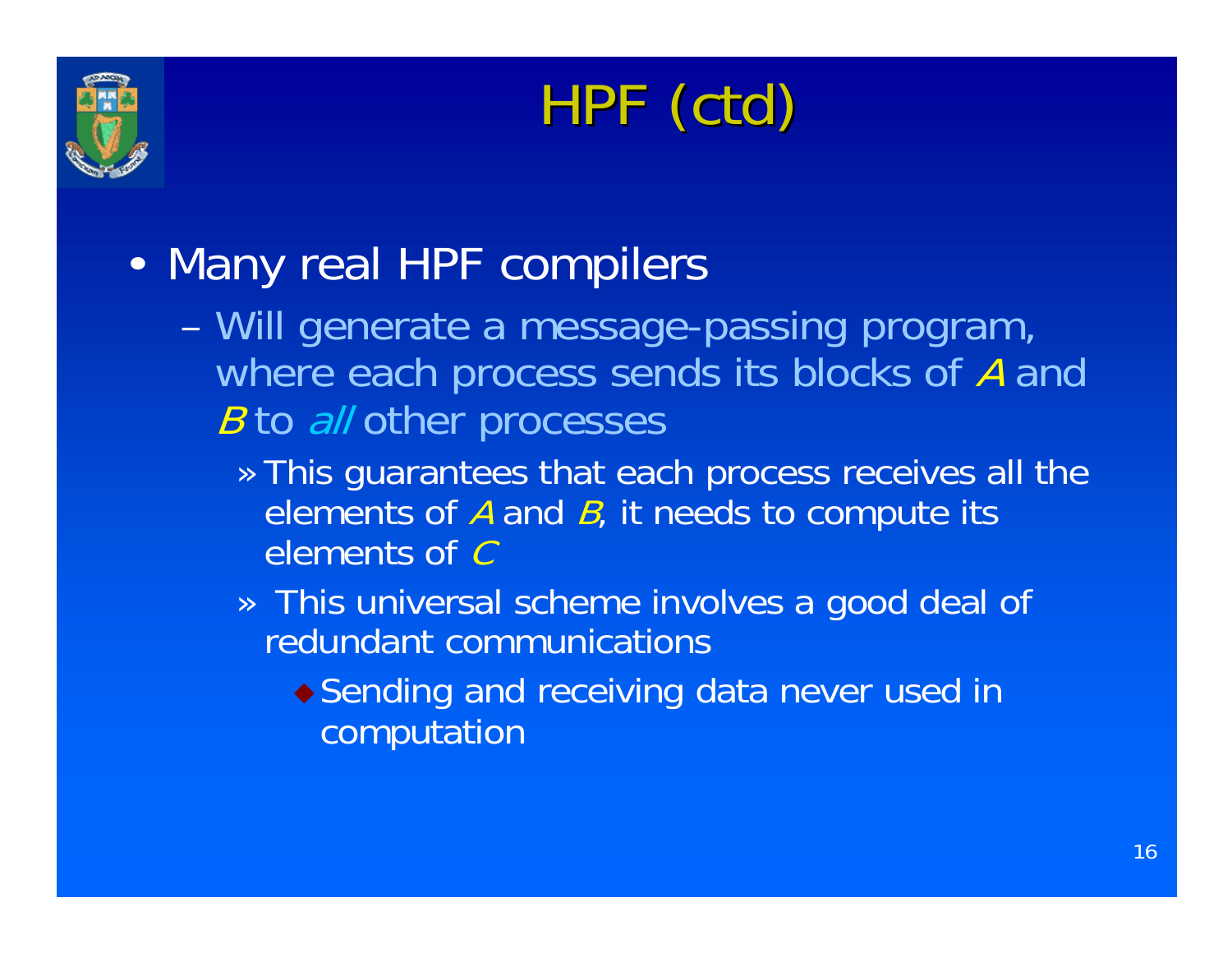

### Network of computers

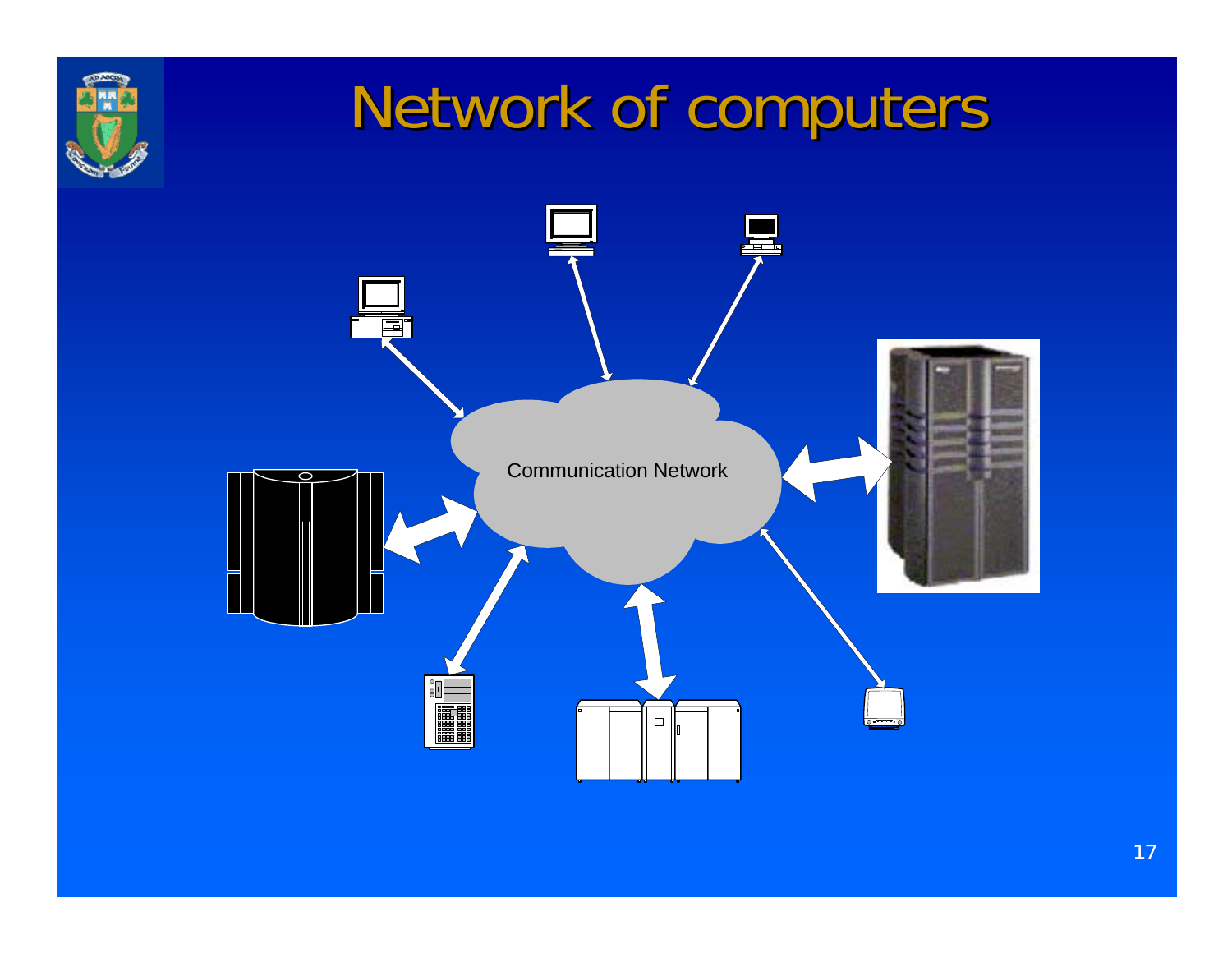

### Programming Model

- NoCs seem very similar to MPPs at a first glance – Provides a number of processors not sharing global main memory, and interconnected via a communication network
- The most natural programming model
	- Parallel *processes* 
		- **Example 2 random** a separate processor
		- **using message passing to communicate with the** others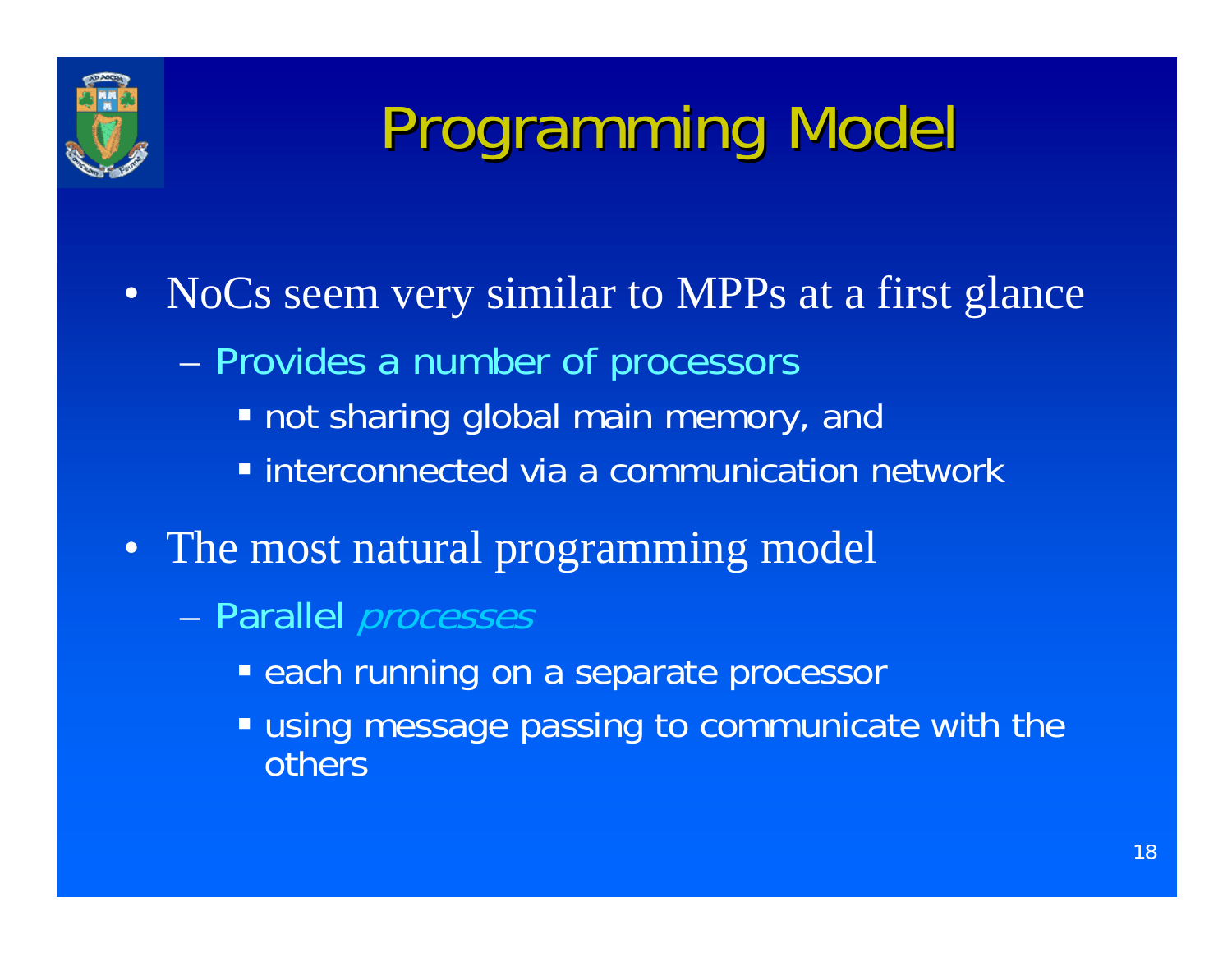

## Network of Computers (ctd)

- Why are NoCs practically not used for parallel computing?
	- Parallel programming for NoCs is much more difficult than parallel programming for MPPs
		- NoCs are not designed and manufactured for HPC
		- A typical NoC is a naturally developed computer system
			- General purpose
			- Developed incrementally, for a relatively long time
			- > Irregularity, heterogeneity, and instability are their inherent features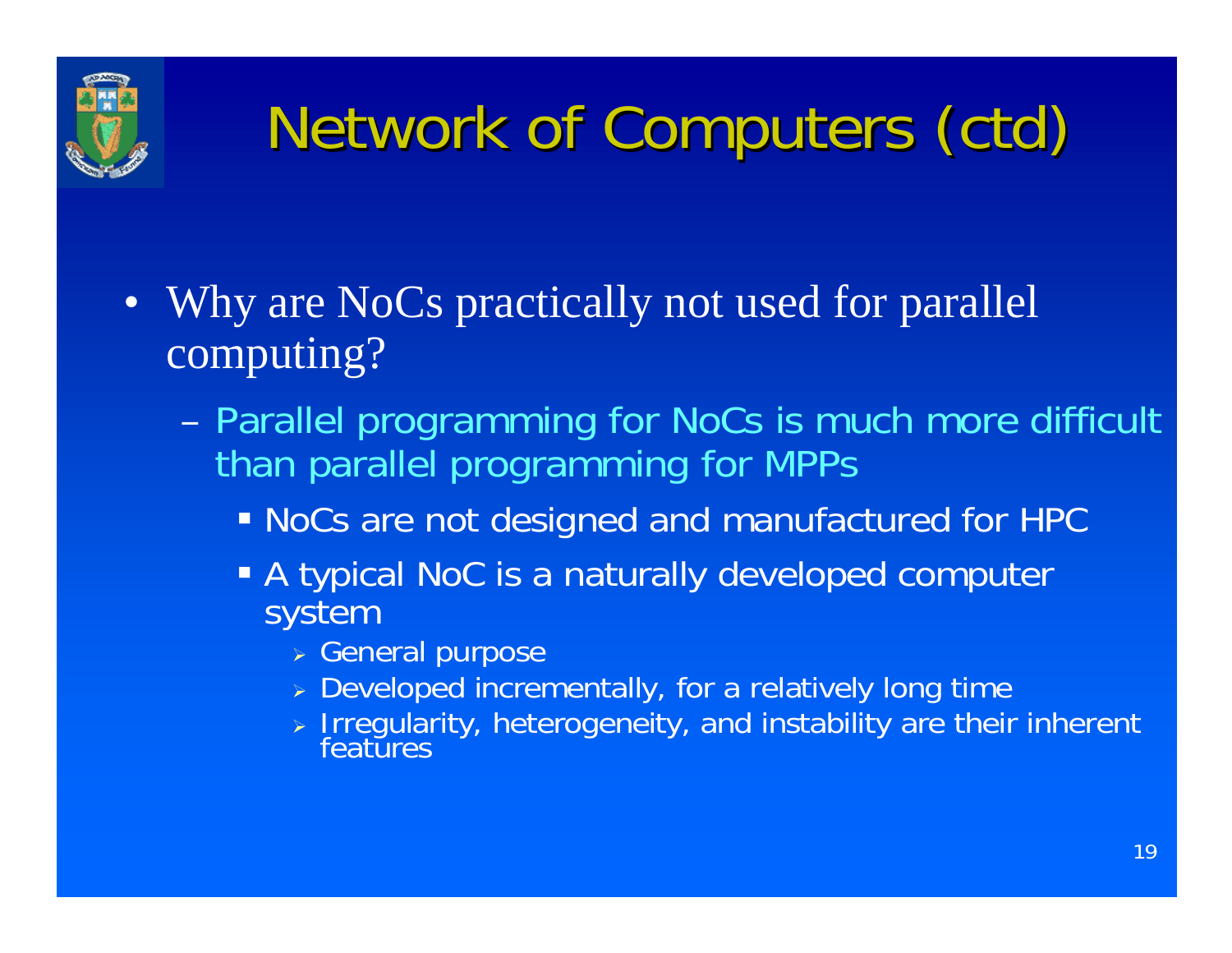

## Network of Computers (ctd)

- • Three main sources of the difficulties
	- The heterogeneity of processors
	- The communication network itself
		- not designed for high performance parallel computing
	- The multi-user nature of NoCs
		- **not a strongly centralized computer system**
		- consists of relatively autonomous computers
		- **Example 12 Figure 20 Figure 20 Figure 20 Figure 20 Figure 20 Figure 20 Figure 20 Figure 20 Figure 20 Figure 20 Figure 20 Figure 20 Figure 20 Figure 20 Figure 20 Figure 20 Figure 20 Figure 20 Figure 20 Figure 20 Figure 20**
		- **different components are not as strongly integrated** and controlled as in MPPs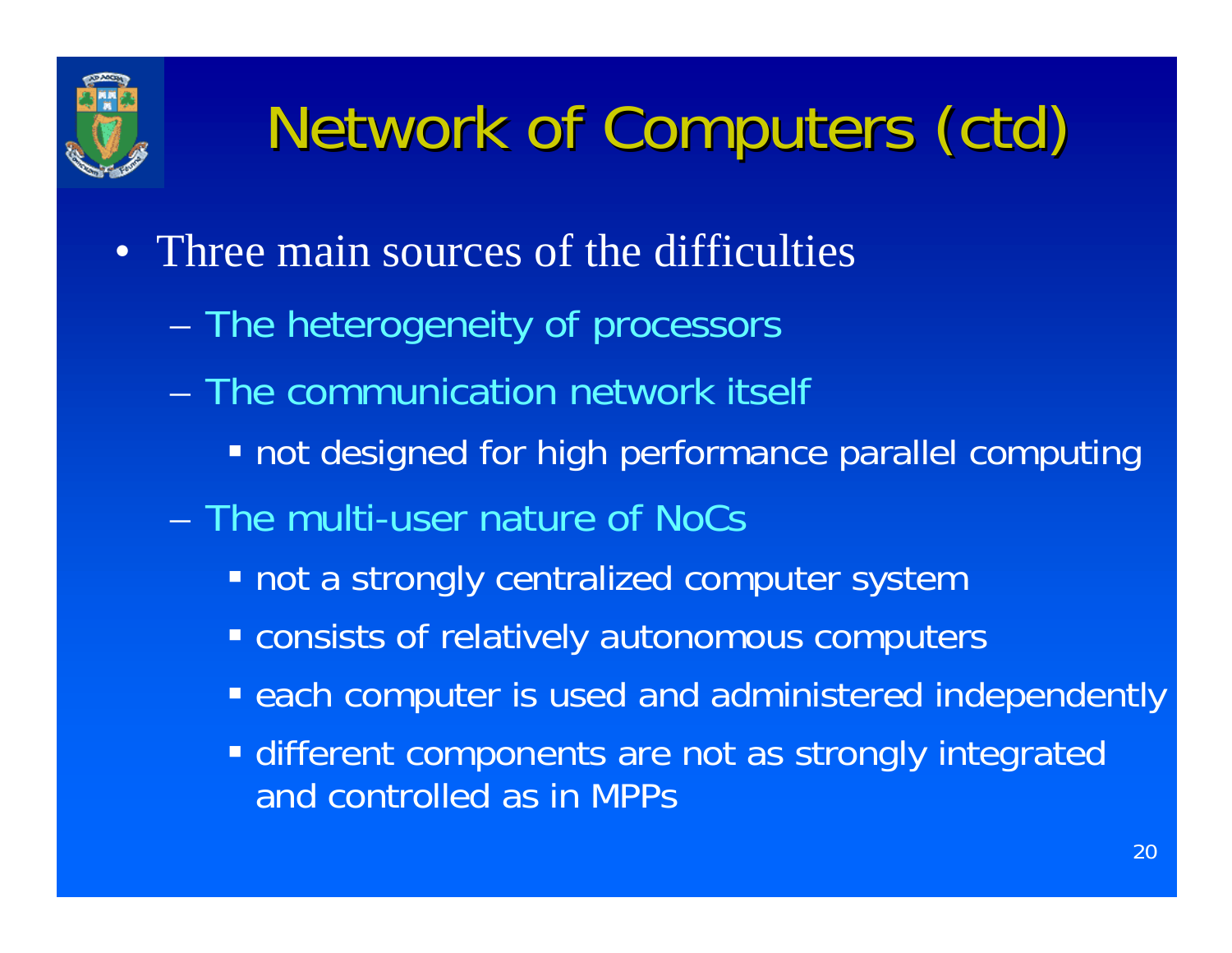

### Processors Heterogeneity

- Processors of different architectures
	- The processors run at different speeds
		- A good parallel program for MPPs evenly distributes workload
		- Ported to *heterogeneous cluster*, the program will align the performance with the slowest processor
		- A good parallel application for a NoC must distribute computations unevenly
			- > taking into account the difference in processor speec
			- Ideally, the volume of computation performed by a processor should be proportional to its speed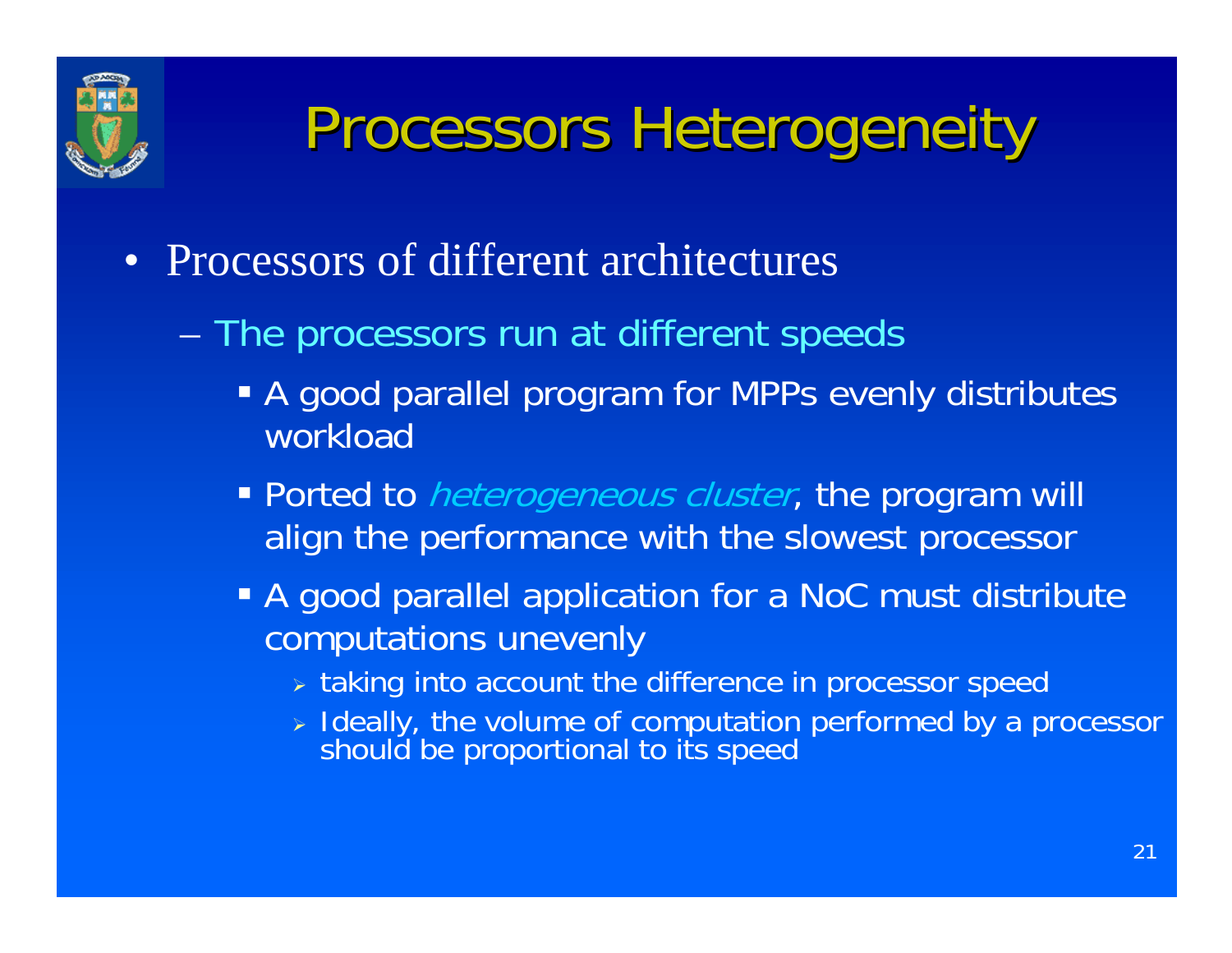

 $\bullet$ • Example. Multiplication of two dense *nxn* matrices A, B on a *p*-processor heterogeneous cluster.



- $\checkmark$ Matrices A, B, and C unevenly partitioned in one dimension
- $\checkmark$  The area of the slice mapped to each processor is proportional to its speed
- $\sqrt{2}$ The slices mapped onto a single processor are shaded black
- $\checkmark$ During execution, this processor requires all of matrix A (shaded gray)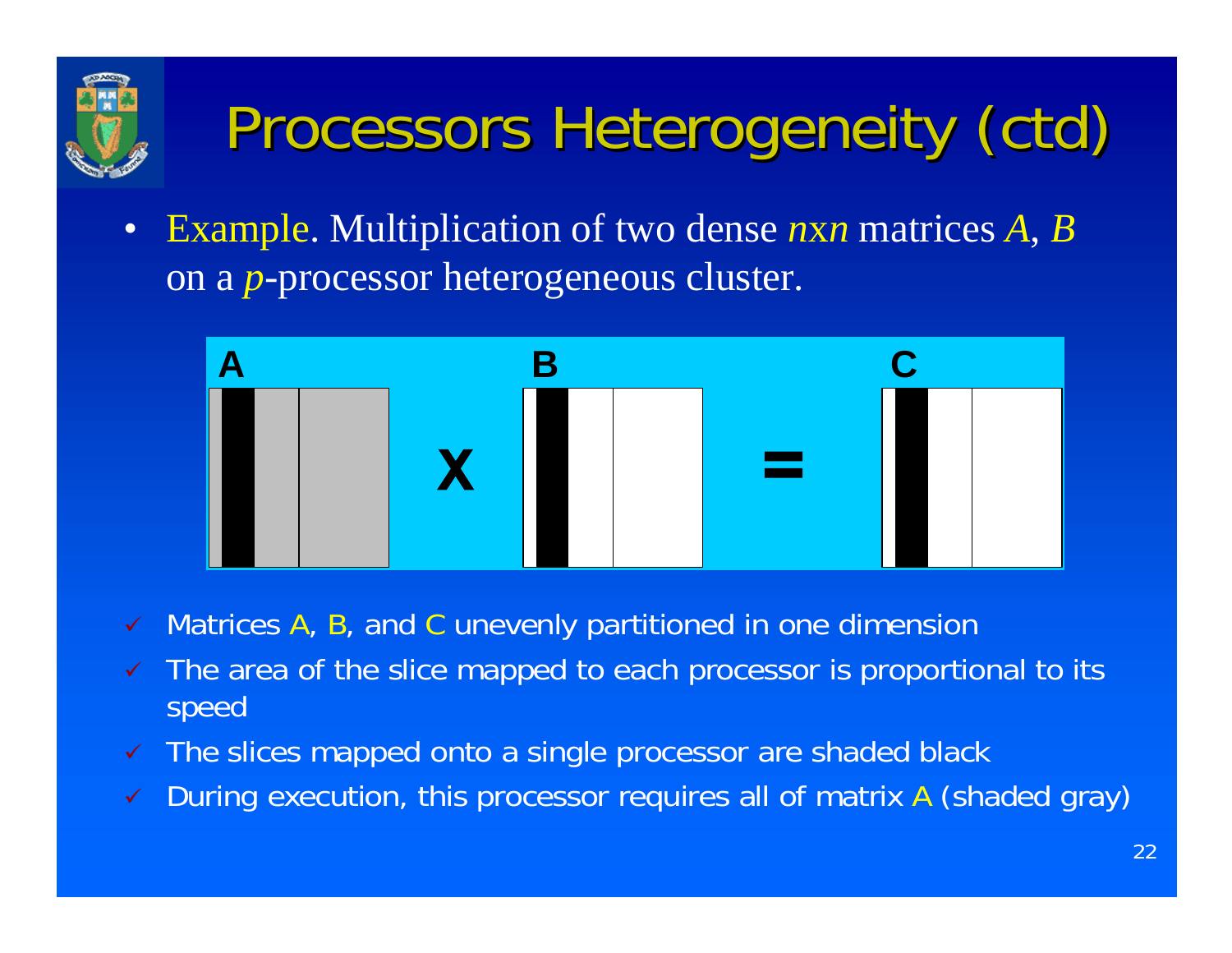

- This algorithm cannot be implemented in HPF 1.1
	- $-$ No way to specify a heterogeneous distribution of arrays
- HPF 2.0 addresses the problem
	- and the contract of the contract of GEN\_BLOCK extends the BLOCK distribution with the ability to explicitly specify the size of each individual block

#### • The following HPF program

- $-$  Multiplies two dense square 1000x1000 matrices on a 4 processor cluster, whose processors have relative speeds 2, 3, 5, and 10
- $-$  The programmer must explicitly specify the exact distribution of the arrays across processors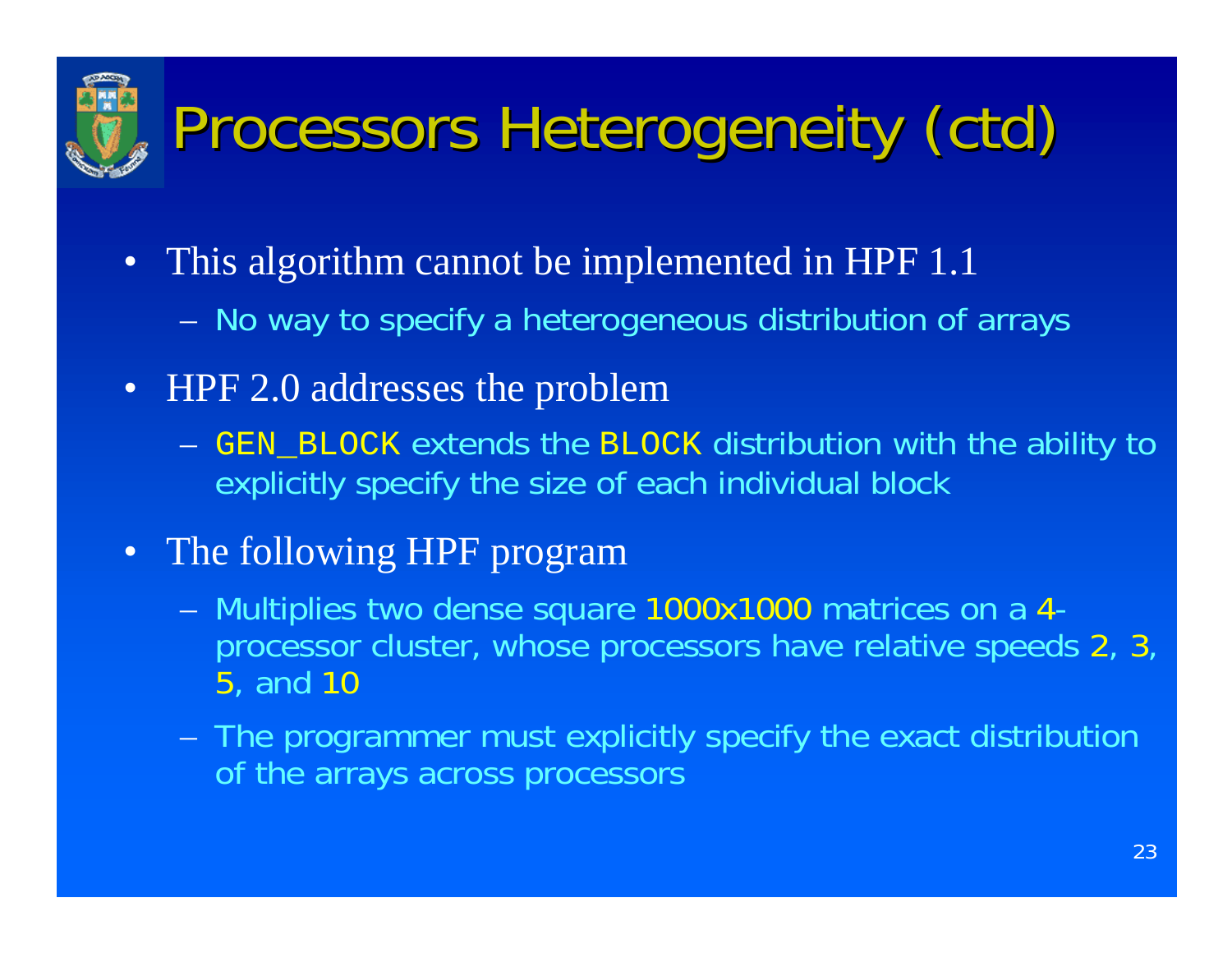```
PROGRAM HETEROGENEOUS
       INTEGER, DIMENSION(4), PARAMETER::
      \&M = (/ 100, 150, 250, 500 /)
      REAL, DIMENSION(1000,1000):: A, B, C
!HPF$ PROCESSORS p(4)
!HPF$ DISTRIBUTE (*, GEN_BLOCK(M)) ONTO p:: A,B,C
!HPF$ INDEPENDENT
       DO J=1,1000
!HPF$ INDEPENDENT
         DO I=1,1000
          A(T,U)=1.0B(I,J)=2.0END DO
      END DO
!HPF$ INDEPENDENT
       DO J=1,1000
!HPF$ INDEPENDENT
         DO I=1,1000
          C(I,J)=0.0DO K=1,1000
            C(I,J) = C(I,J) + A(I,K) * B(K,J)END DO
         END DO
       END DO
```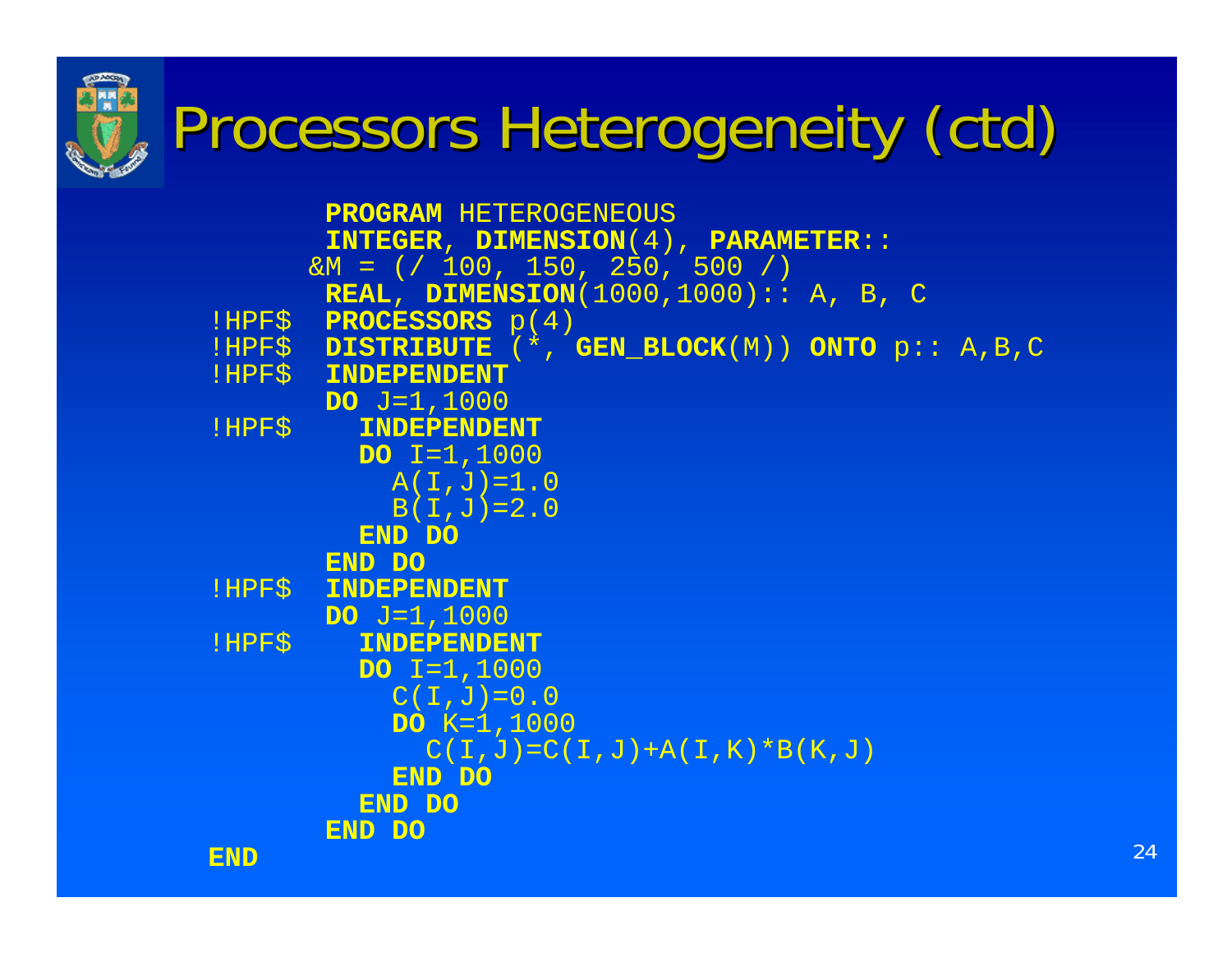

#### • The REDISTRIBUTE directive

- Introduced in HPF 2.0
- and the contract of the contract of Distributes the arrays, based on a mapping array whose values are computed at runtime
- $-$ – Either the programmer or a user of the application must explicitly specify the data distribution
- The efficiency of the application strongly depends on the accuracy of estimation of the relative speed of processors of the heterogeneous cluster
	- and the state of the state of - If this estimation is not accurate, the load of processors will be unbalanced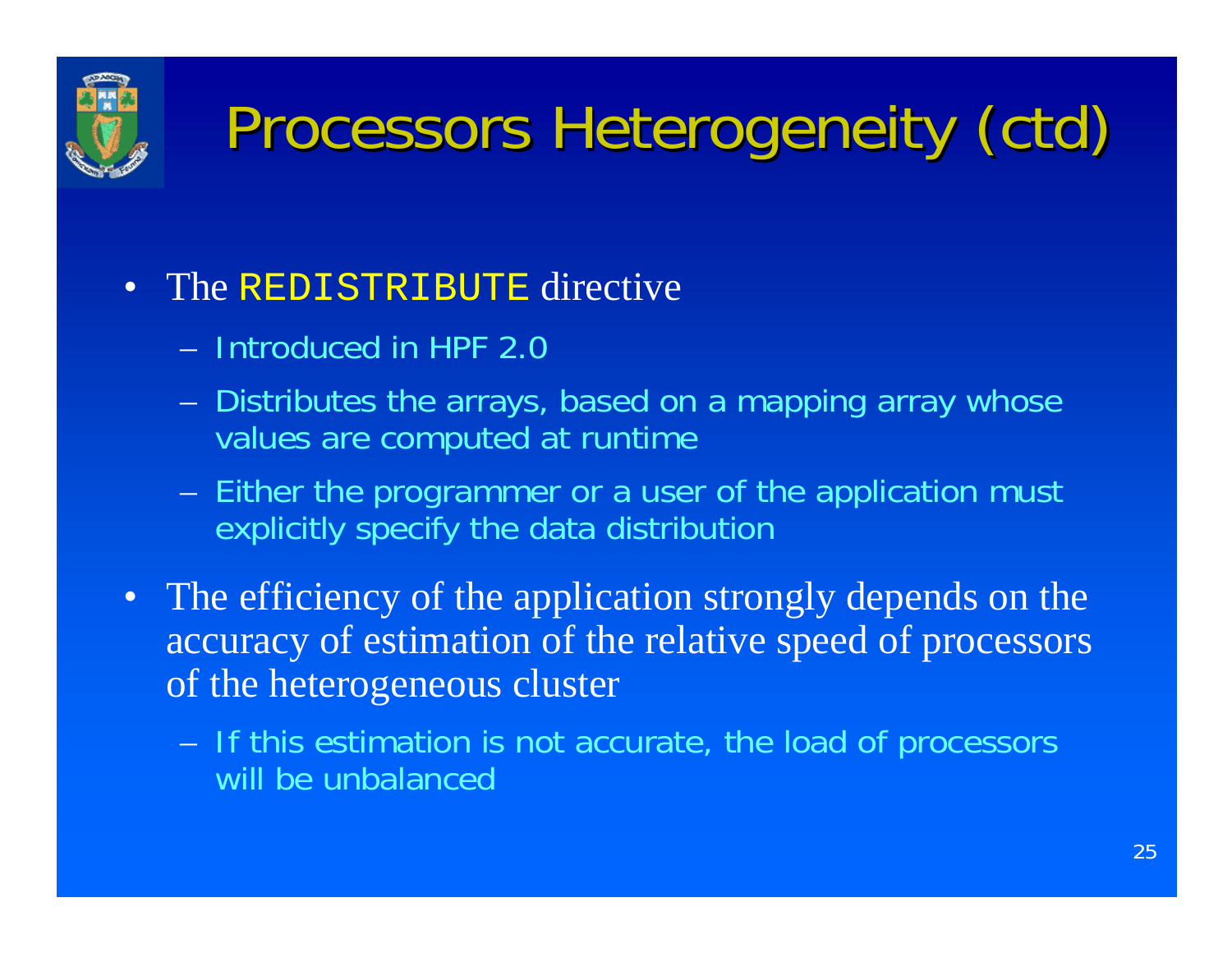

- Two processors of the same architecture only differing in the clock rate
	- $-$ – No problem to accurately estimate their relative speec
		- **The relative speed will be the same for any application**
- $\bullet$  Processors of different architectures
	- $-$  Differ in everything
		- set of instructions, number of IEUs, number of registers, memory hierarchy, size of each memory level, and so on
	- and the state of the state of the May demonstrate different relative speeds for different applications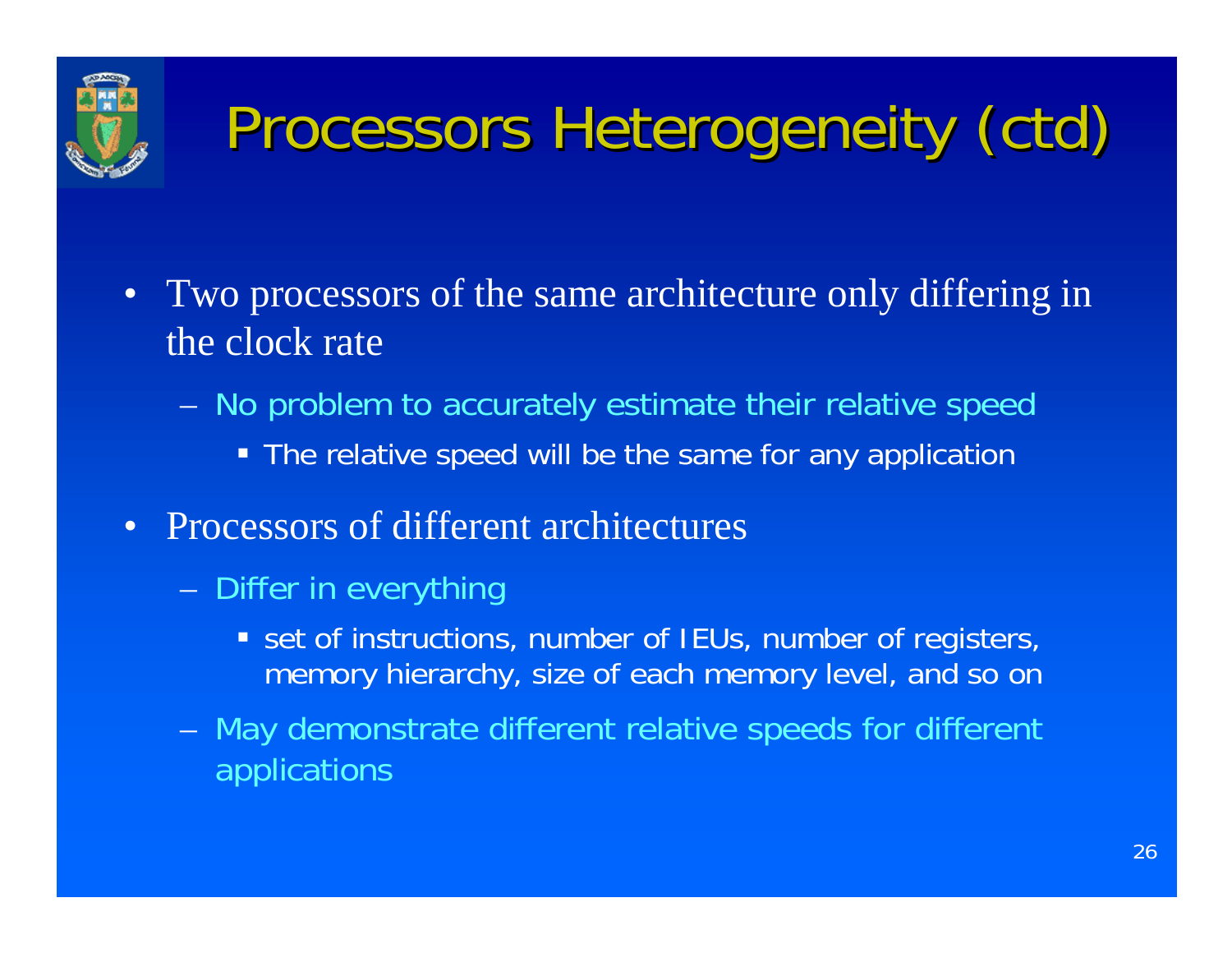

• Example. Consider two implementations of a 500x500 matrix Cholesky factorisation:

–The code

```
for(k=0; k<500; k++) {
 for(i=k, 1kk=sqrt(a[k][k]); i<500; i++)
    \overline{a}[i][k] /= \overline{1}kk;
 for(j=k+1; j<500; j++)for(i = j; i < 500; i++)
      a[i][j] -= a[i][k]*a[j][k];}
```
estimated the relative speed of SPARCstation-5 and SPARCstation-20 as 10:9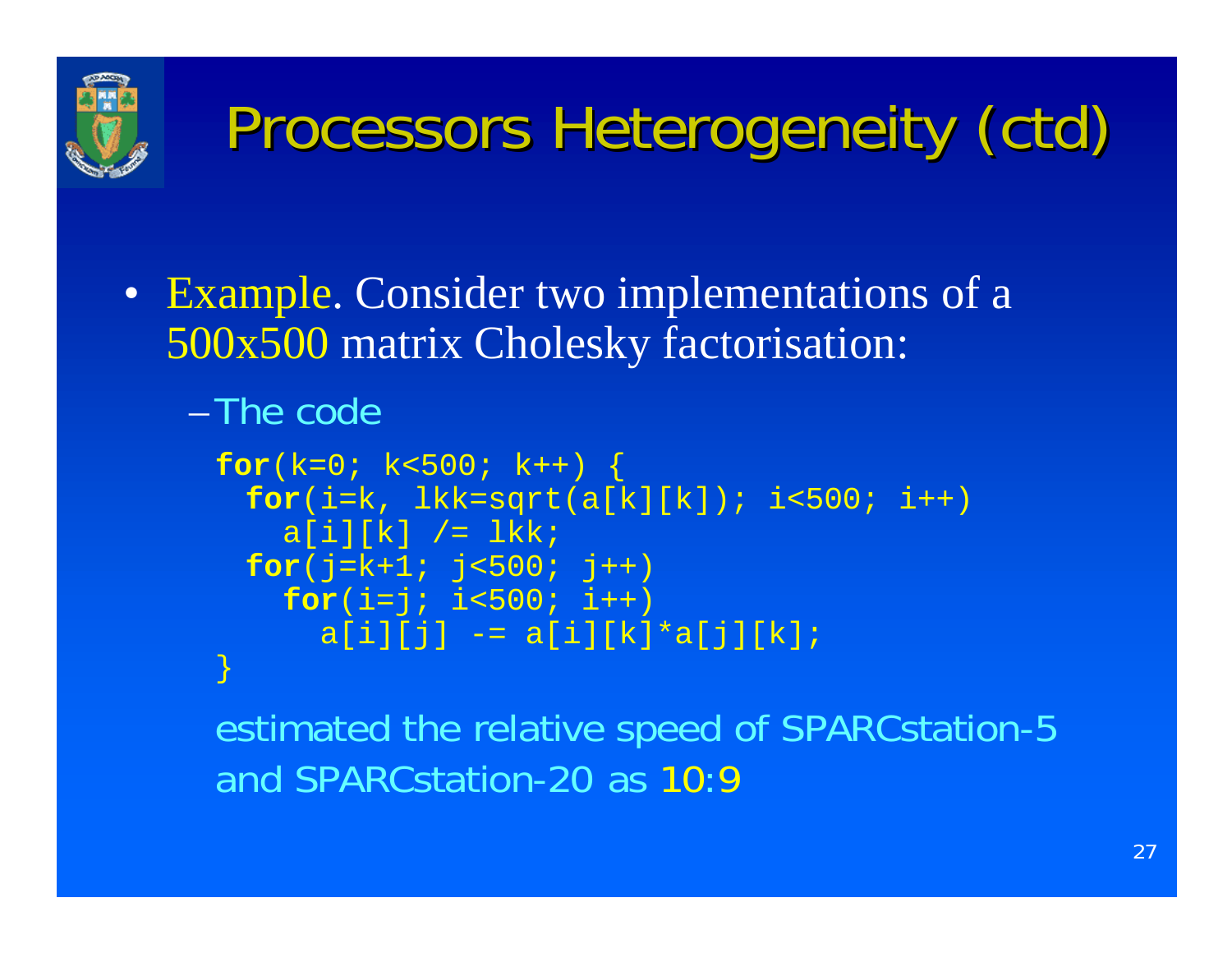

#### • Example. (ctd)

```
–The code
```

```
for(k=0; k<500; k++) {
 for(i=k, 1kk=sqrt(a[k][k]); i<500; i++)
   a[i][k] /= 1kk;for(i=k+1; i<500; i++)
   for(j = i; j < 500; j++)a[i][j] -= a[k][j]*a[k][i];}
```
estimated their relative speed as 10:14

–Routine dptof2 from LAPACK, solving the same problem, estimated their relative speed as 10:10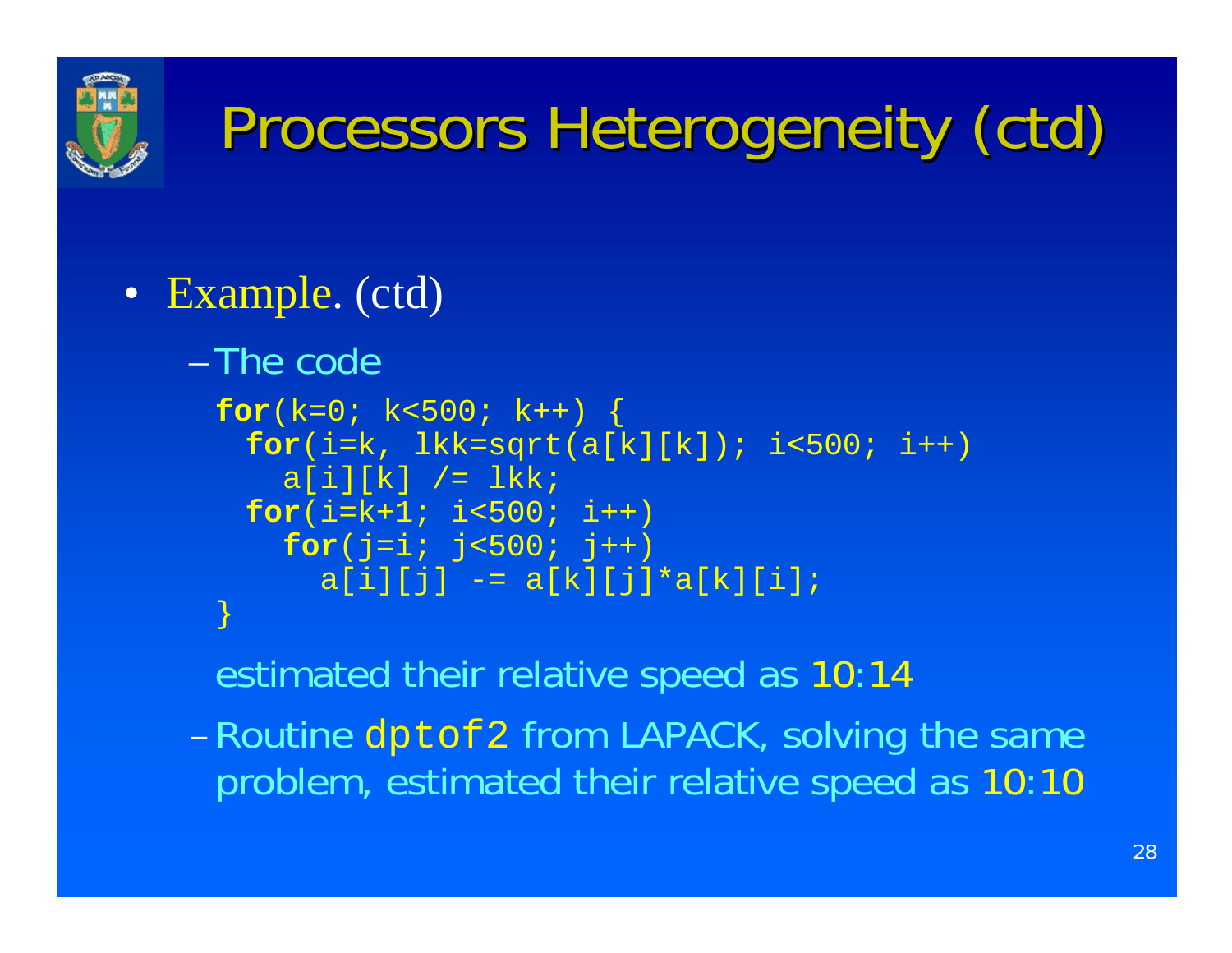

- $\bullet$ Heterogeneity of machine arithmetic
	- – Different processors do not guarantee the same storage representation and the same results for operations on floating point numbers
		- the stopping criterion used by the most accurate processor may never be satisfied if it depends on data computed less accurately by other processors
	- The communication layer does not guarantee the exact transmittal of the floating-point value
		- **overflow/underflow exceptions may occur during** conversions, resulting in a failure of the communication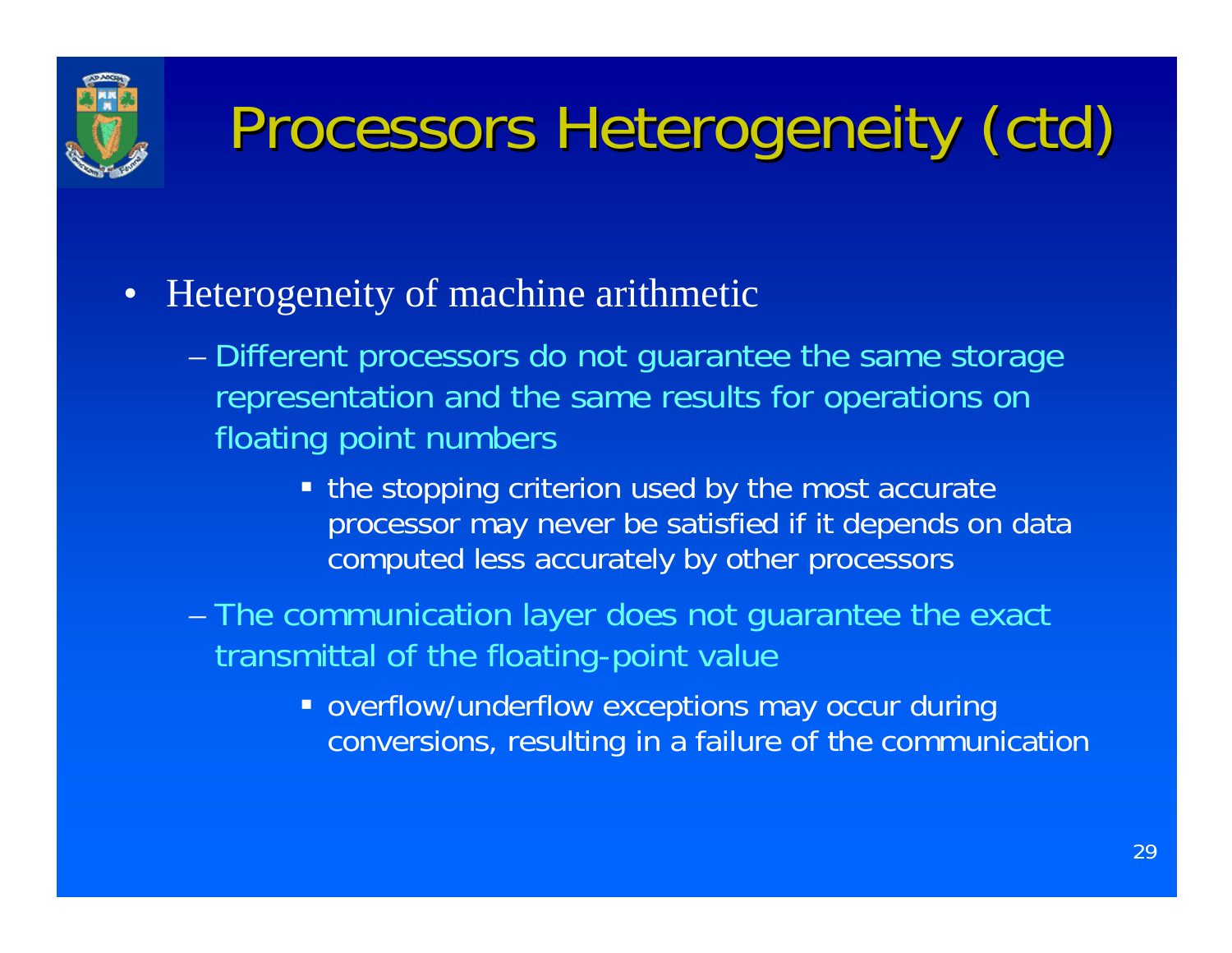

### Ad Hoc Communication Network

- Typical communication network
	- –– Primary factors determining the structure
		- structure of the organisation, tasks that are solved, security requirements, construction restrictions, budget limitations, qualification of technical personnel, etc.
	- High performance computing
		- secondary factor if considered at all
	- – Constantly developing
		- **occasionally and incrementally**
		- **the communication network reflects the evolution of the** organization rather than its current snapshot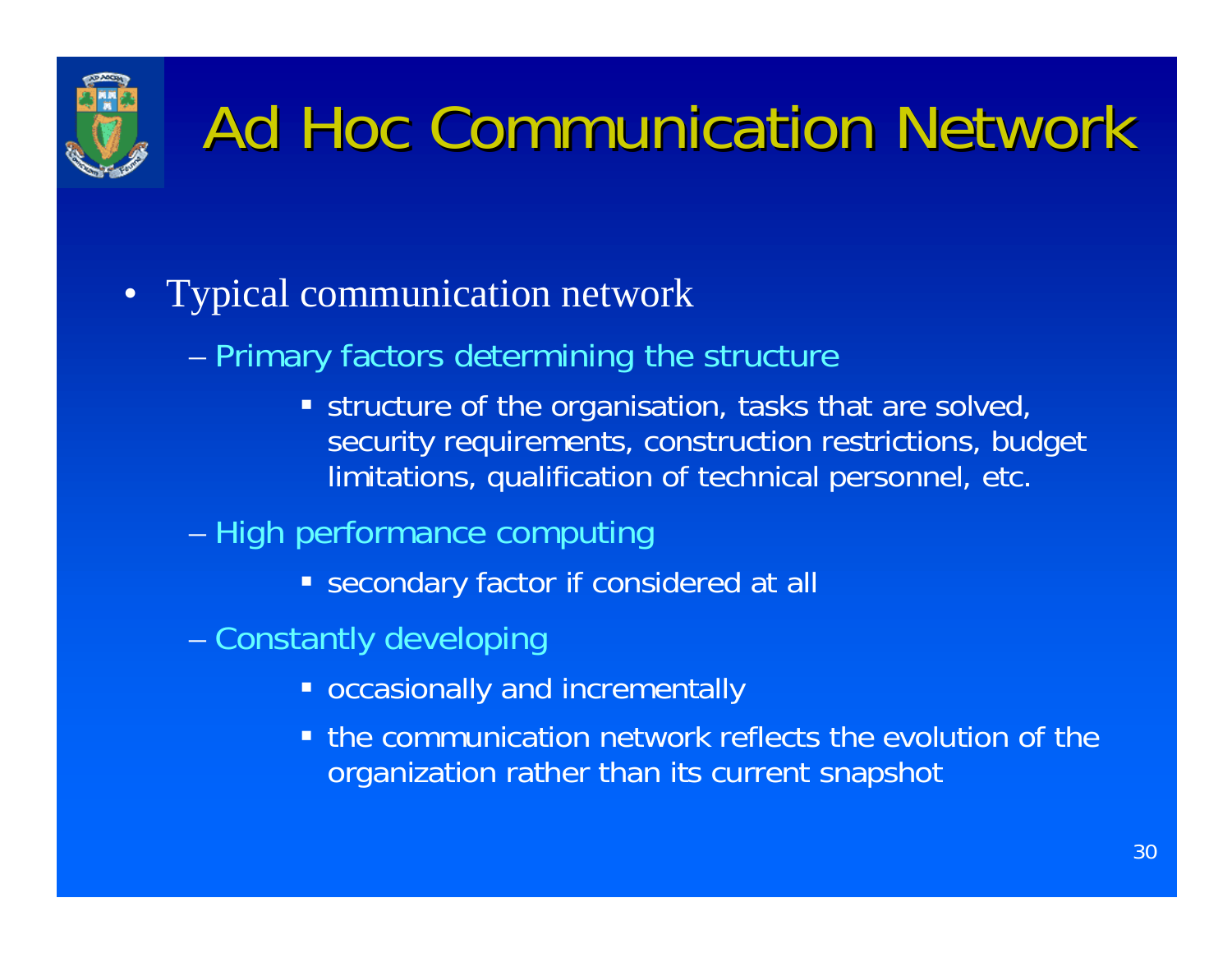

#### Ad Hoc Communication Network (ctd)

• As a result, the common communication network

- $-$  Far away from the ideal MPP communication network
	- **Heterogeneous**
	- **May have links of low speed and/or narrow bandwidth**
- $\bullet$  Optimal distribution of computations and communications across a NoC

– Much more difficult than across a *heterogeneous cluster* 

- larger size of the problem,  $O(n^2)$ )
- due to links of low speed/bandwidth, optimal distribution may be not across the entire NoC, making the problem complexity exponential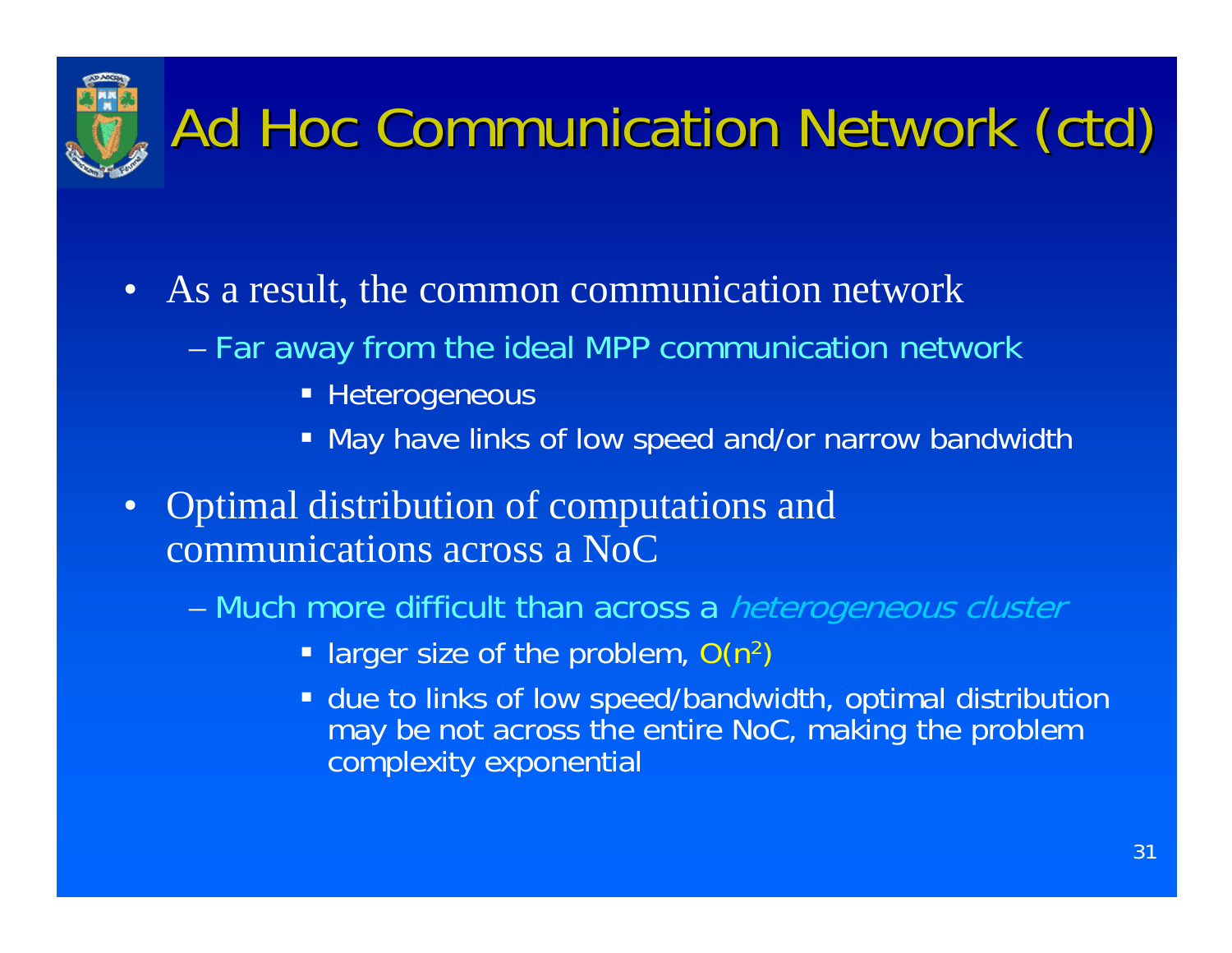

### Multi-user decentralised system

• Unstable performance characteristics

–Computers executing your parallel program

- $\blacksquare$  May be used for other computations
- May be involved in other communications
- –Real performance of processors and communication links can dynamically change

–A good parallel program for a NoC must be sensitive to dynamic variations of its workload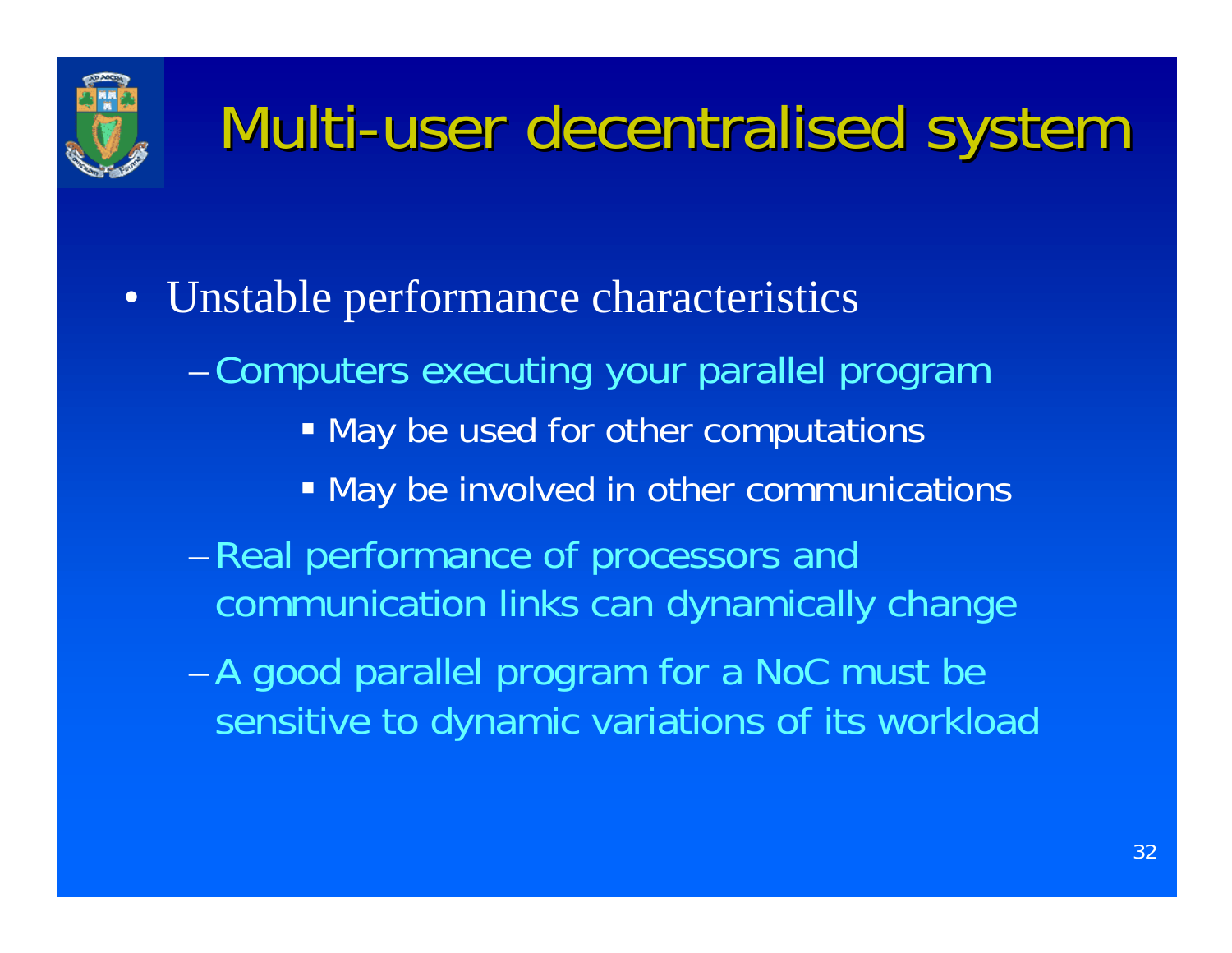

# Multi-user decentralised system<br>(ctd)

- High probability of resource failures
	- Fault tolerance is not a primary problem for MPPs
		- Small probability of resource failures
	- The probability of resource failures is much higher for NoCs
		- **Programming systems supporting fault** tolerance are needec
			- MPI-FT (transparent for programmers)
			- FT-MPI (extends MPI)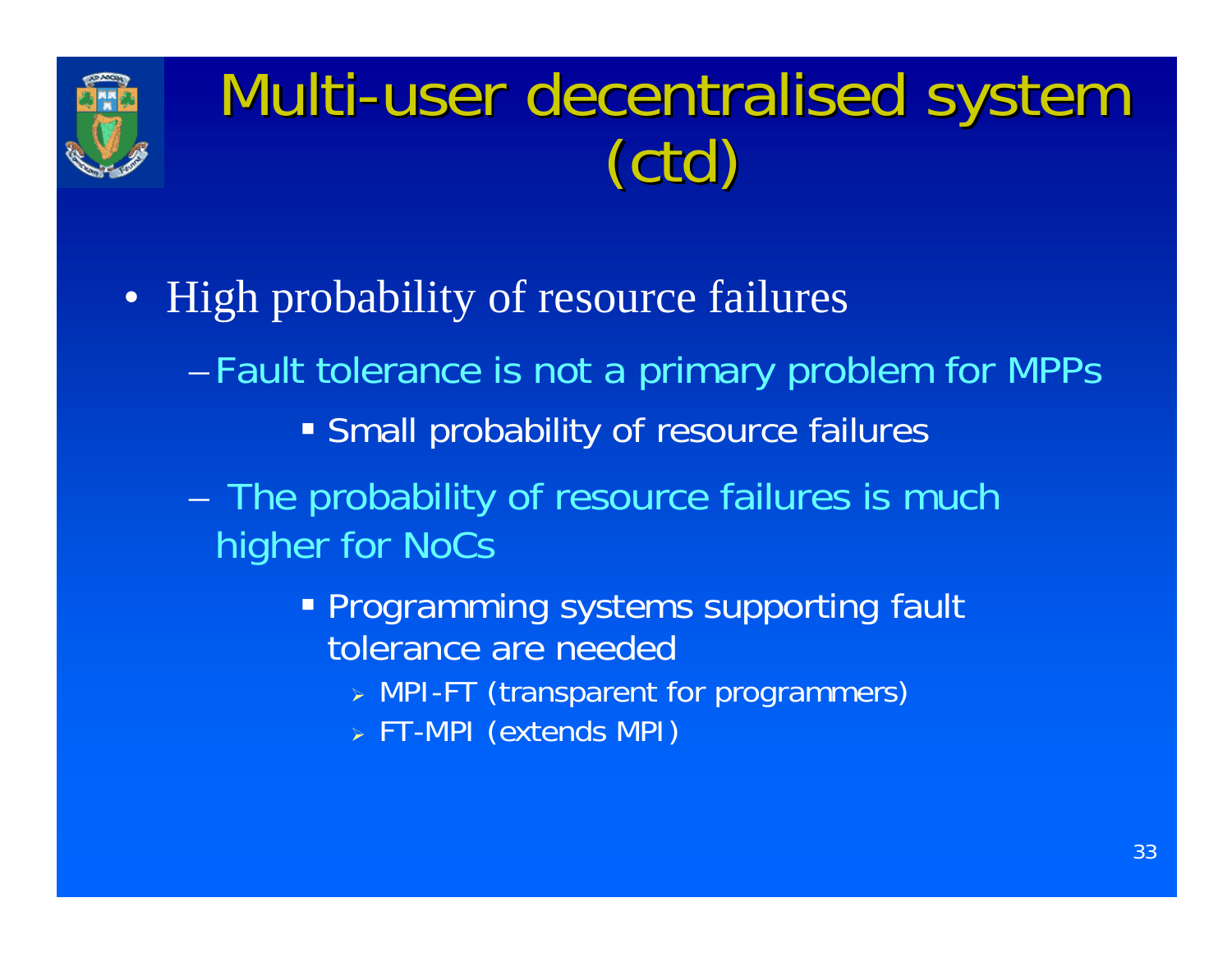

#### Summary of Programming Challenges

- Main features of an ideal parallel program for a NoC
	- – Distributes computations and communications unevenly across processors and communications links
		- **takes into account their actual performance** demonstrated during the execution of the code of the program
		- **•** the distribution is not static
			- may be different not only for different NoCs but even for different executions of the program on the same NoC
		- the program may find profitable to involve in computations not all available computers
		- **In other words, the program must be** efficiently portable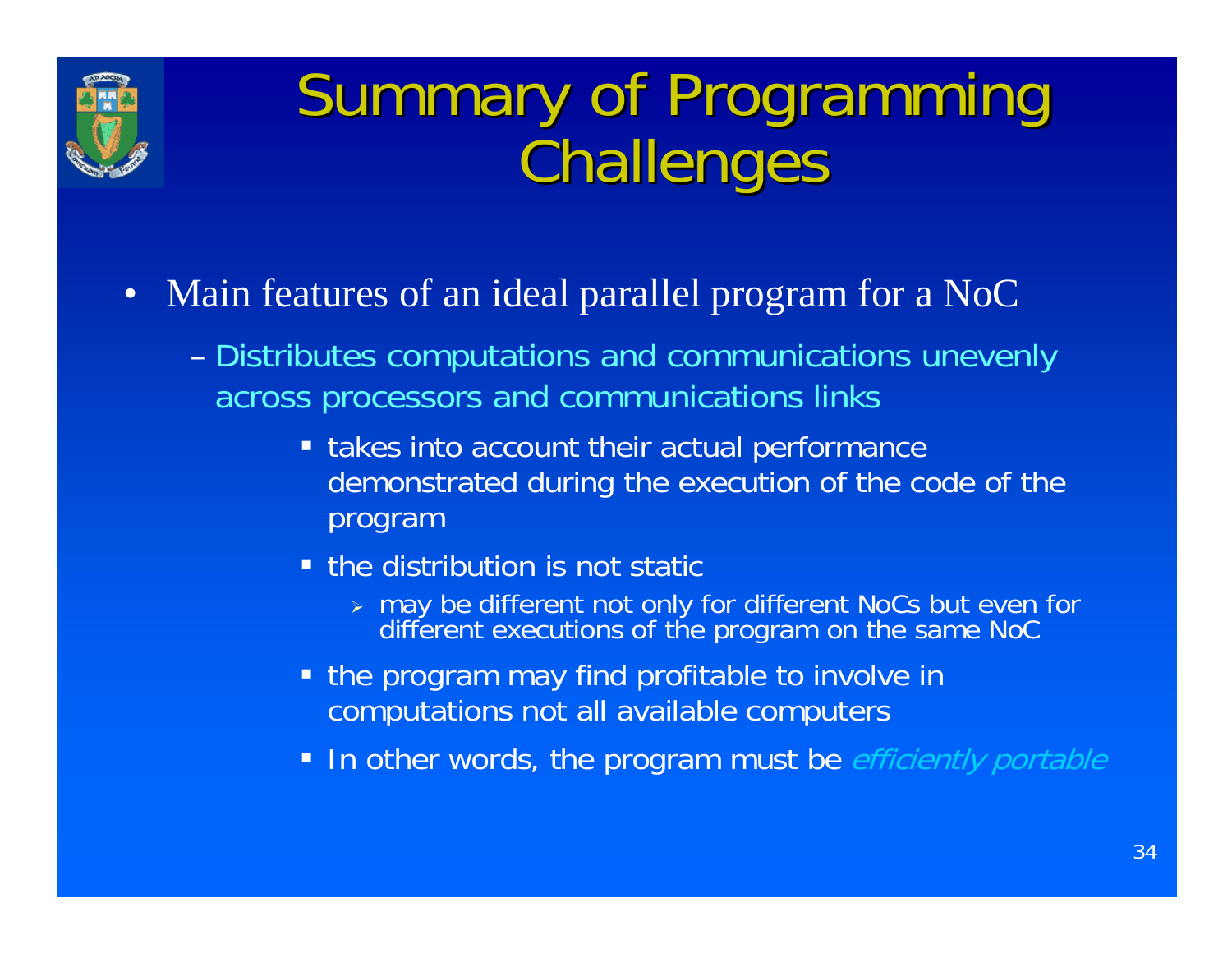

## Summary of Challenges (ctd)

- –The program keeps running even if some resources in the executing network fail
- –The program takes into account differences in machine arithmetic on different computers
	- **avoids erroneous behaviour caused by the** differences
- Are MPI and HPF suitable for parallel programming networks of computers?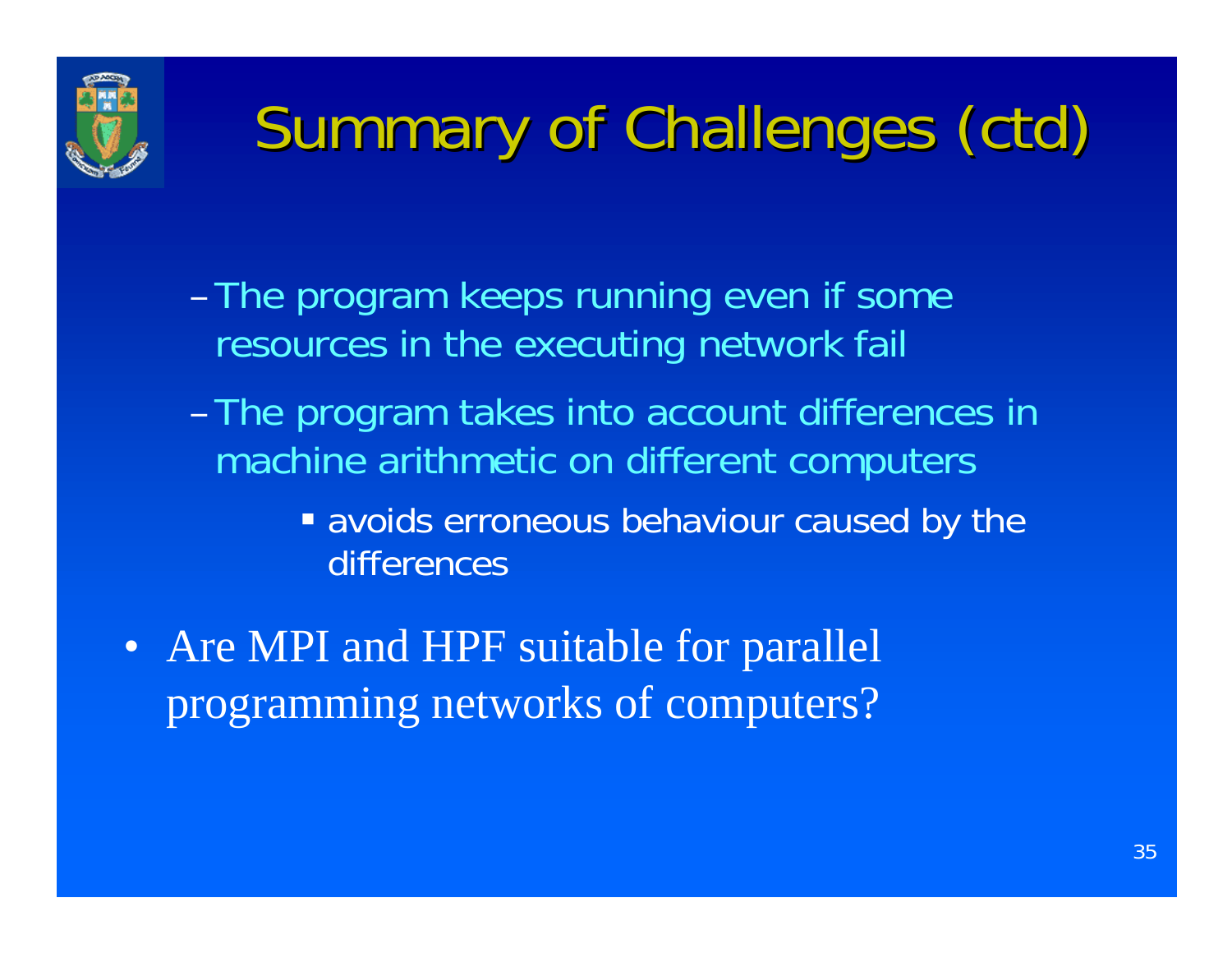

### Summary of Challenges (ctd)

#### • HPF

–Very basic support for parallel programming NoCs **n** means to specify uneven distribution of data across abstract HPF processors

 $\triangleright$  programmers must calculate the best distributior

–No means to control the mapping of abstract HPF processors to computers of the NoC

–Does not address fault tolerance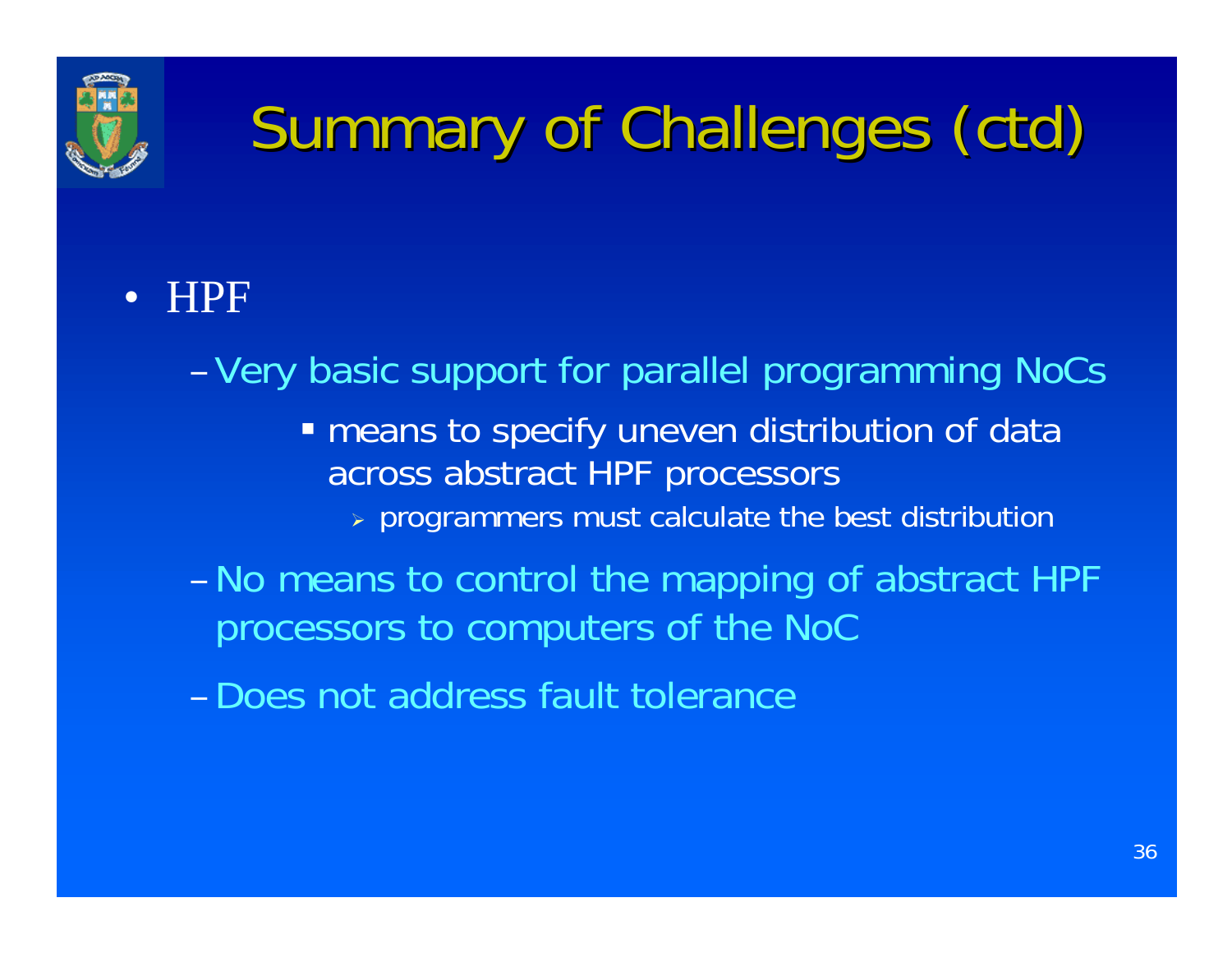

## Summary of Challenges (ctd)

#### • MPI

 $-$  Low level programming tool => can be used for efficiently portable parallel programming NoCs

- No specific support for programming NoCs
	- All specific code that make the application efficiently portable must be manually written by programmers

Standard MPI specification does not address fault tolerance

- **There are fault tolerant implementations of the standard** MPI specification (MPI-FT)
- **There is an extension of standard MPI specification** supporting explicit programming fault-tolerant MPI programs (FT-MPI)

Typically, multiprotocol communications are not supported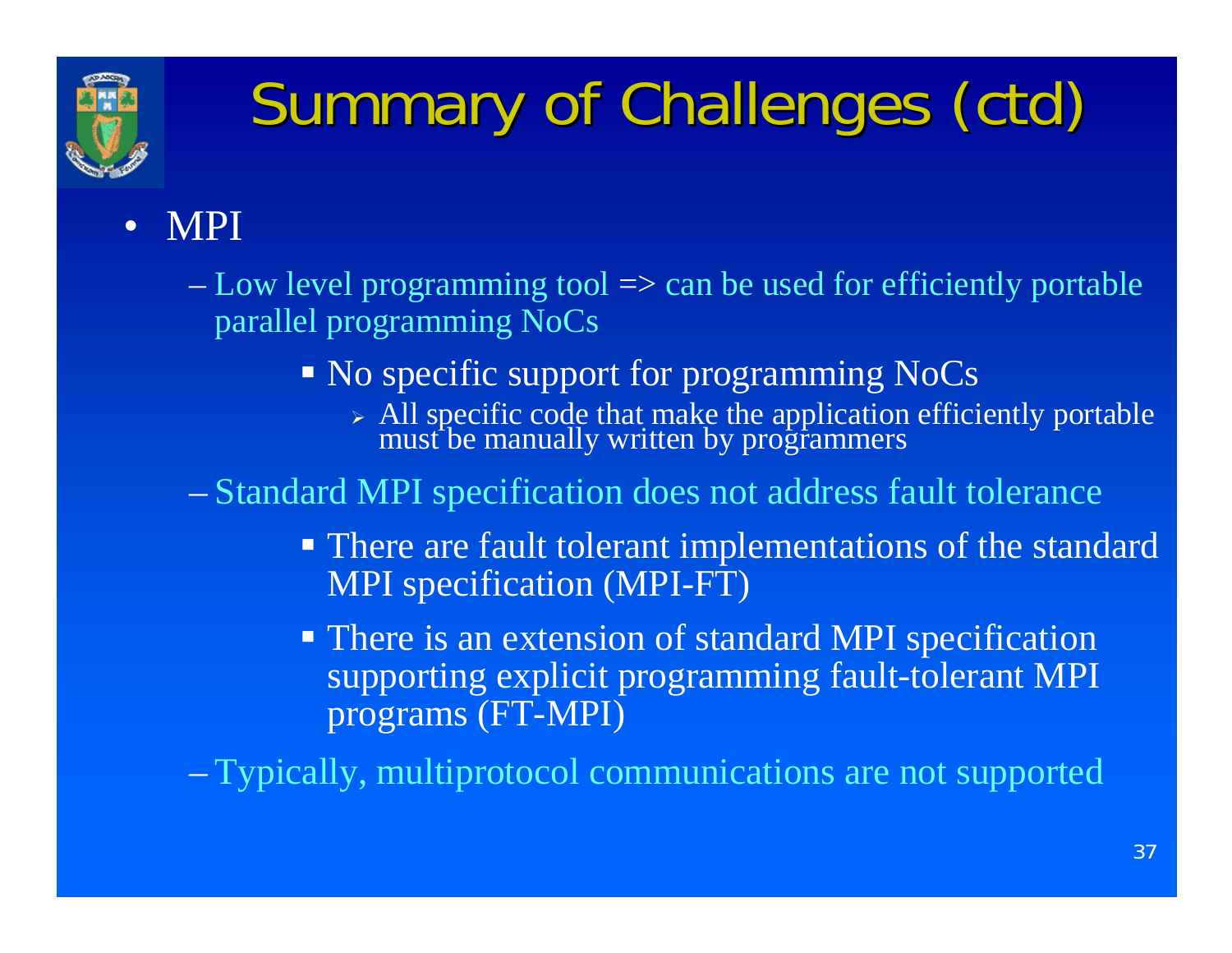



- mpC a dedicated parallel programming language (an ANSI C superset) for highperformance computing on heterogeneous networks
- • mpC allows writing portable parallel programs that dynamically distribute computations and communications over any particular executing network to provide the best efficiency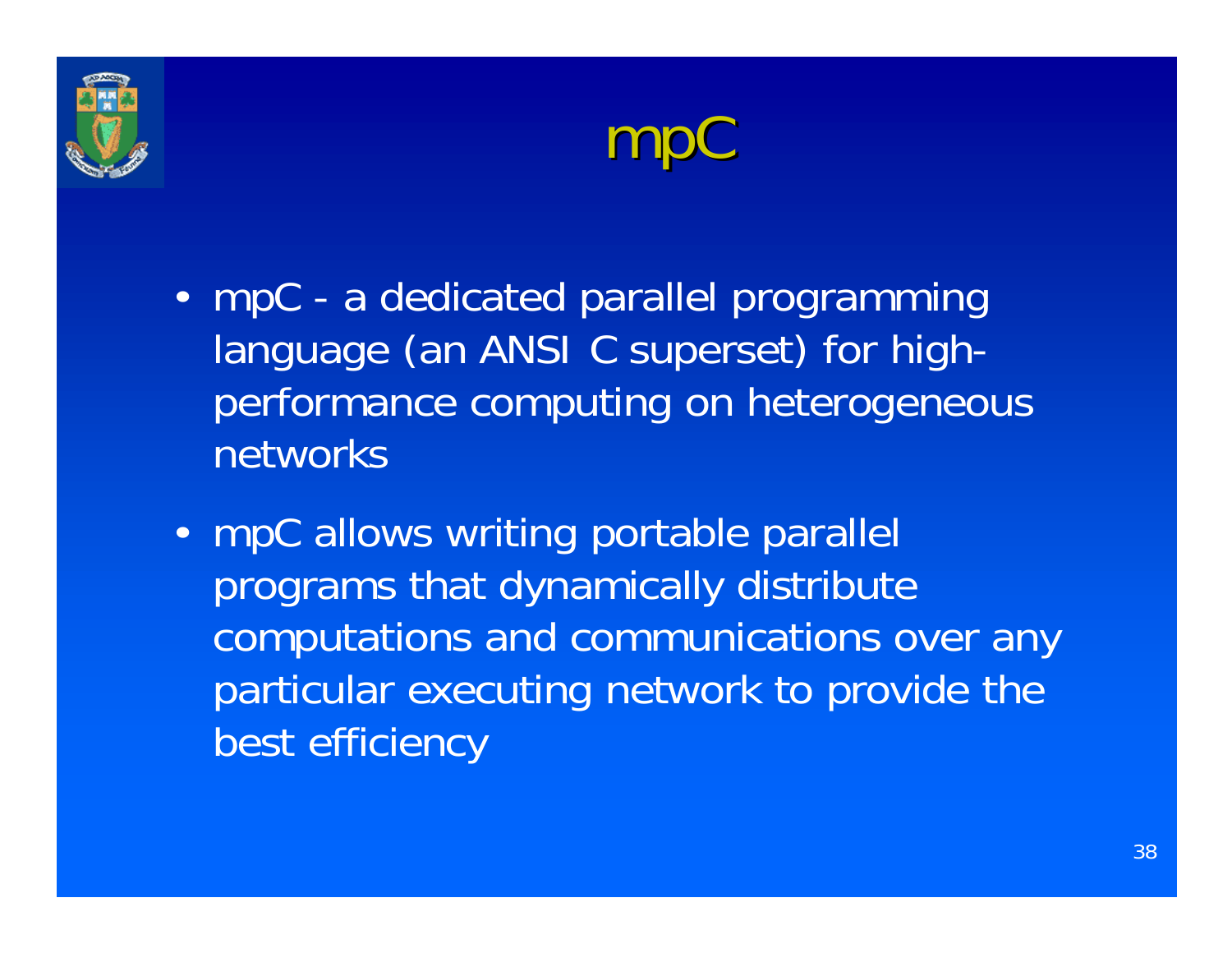

### mpC (ctd)

- mpC program defines main features of the parallel algorithm, which influence its efficiency
	- Total number of participating processes
	- Total volume of computations to be performed by each of the processes
	- Total volume of data to be transferred between each pair of the processes
	- Interaction scenario during execution of the algorithm
- mpC programming system
	- Uses this information at run time to map processes of the parallel program to the executing network in such a way that ensures its best execution performance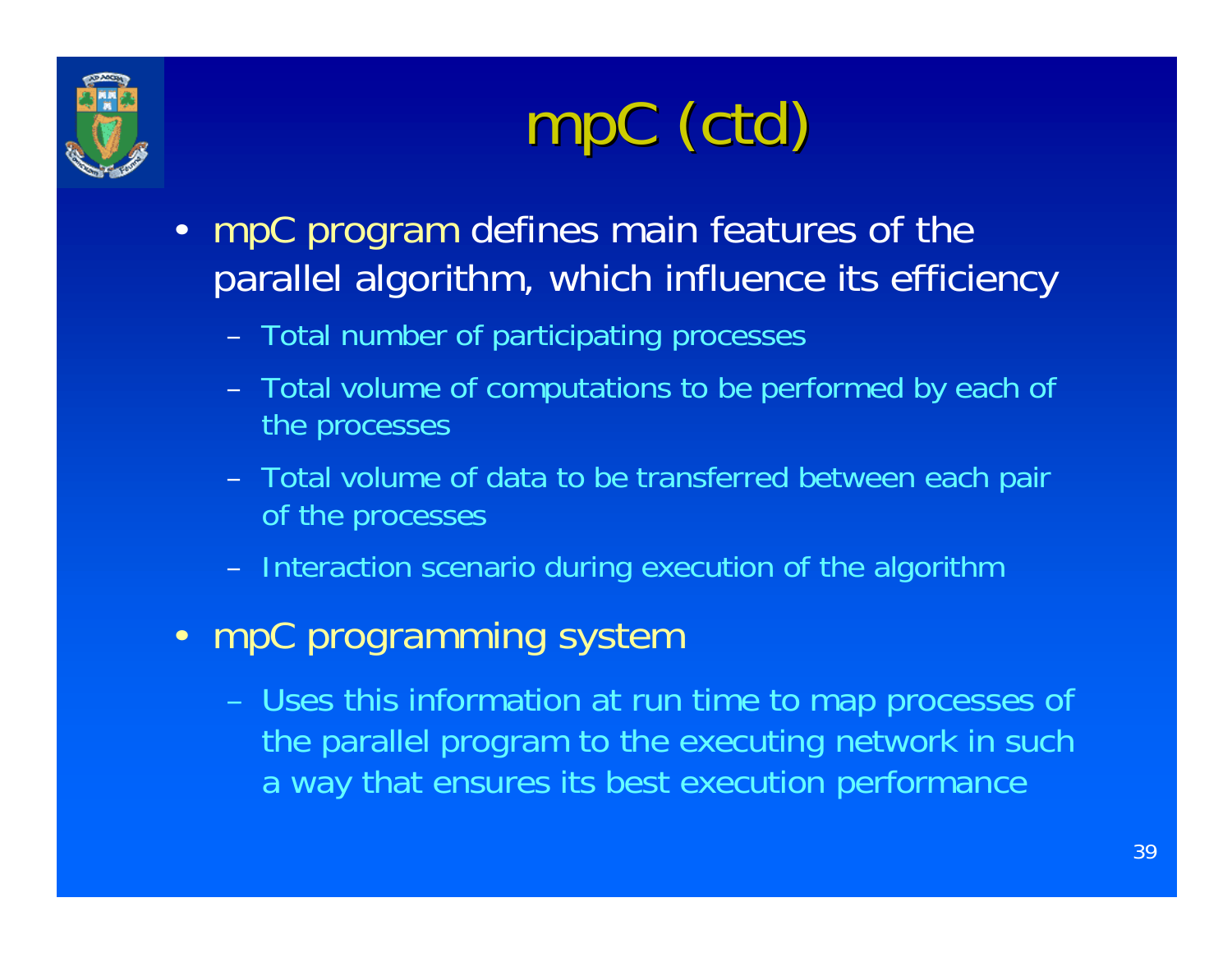

#### Parallel N-body Simulation

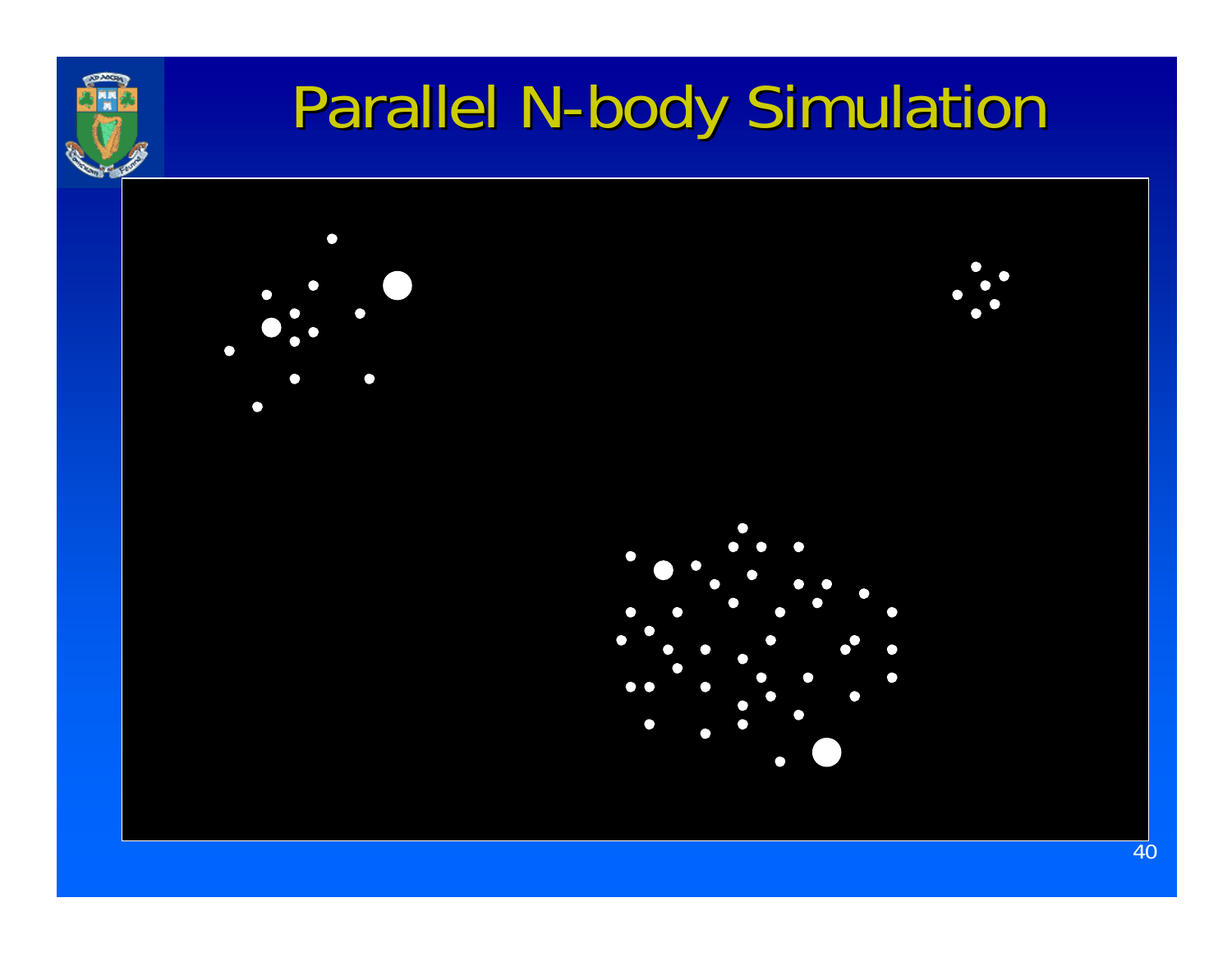

**}**

### Parallel N-body Simulation (ctd)

**Initialization of galaxy on host-process Scattering groups of bodies over processes Parallel computing masses of groups Interchanging the masses among processes while(1) {**

**Visualization of galaxy by host-process Parallel computing centers of gravity Interchanging the centers among processes Parallel updating groups Gathering groups on host-process**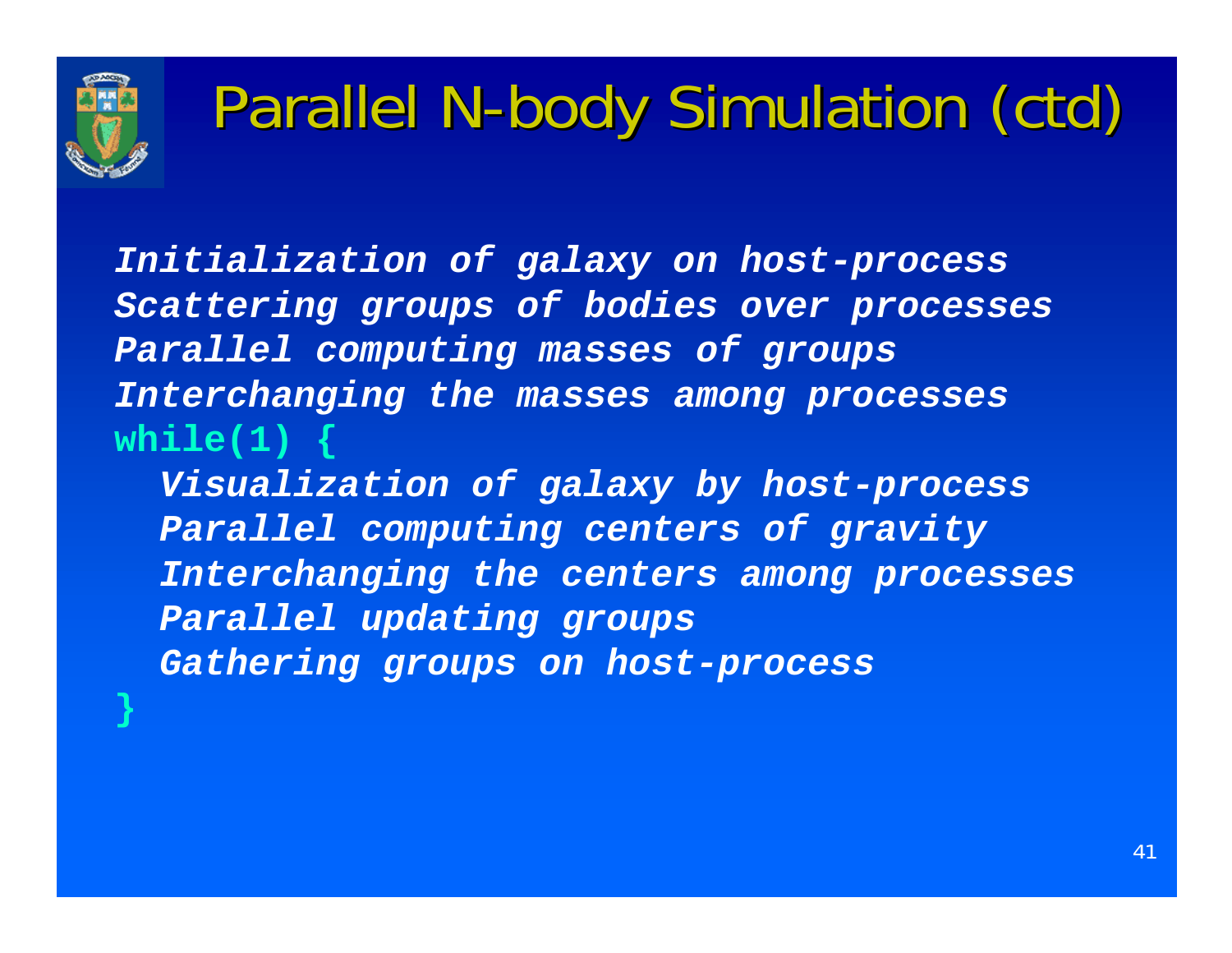

## Parallel N-body Simulation (ctd)

```
nettype GalaxyNet (m, k, n[m]) {
  coord I=m;
  node { I>=0: bench * ( (n[I]/k) * (n[I]/k) ); };
 link \{ >0 : length * ( n[1] * sizeof(Body) ) [1] -> [0]; \};
  parent [0];
  scheme {
    int i;
   par (i=0; i<m; i++) 100%% [i];
    par (i=1; i<m; i++) 100%% [i]->[0];
  };
};
```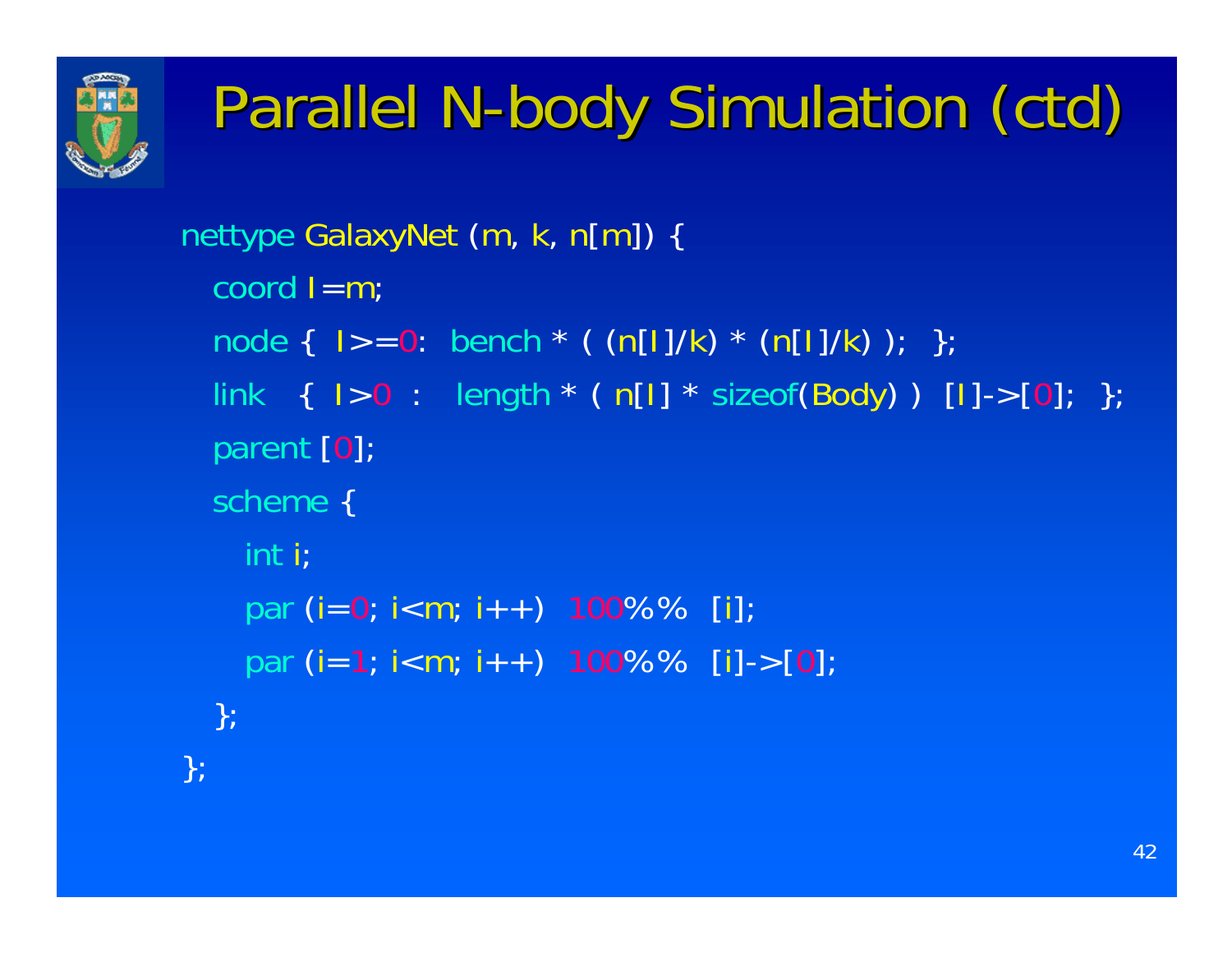

}

## Parallel N-body Simulation (ctd)

```
...void [*] main ( int [host]argc, char ** [host]argv )
{
  ... TestGroup[] = (*Galaxy[0])[];recon Update_group ( TestGroup, TestGroupSize ) ;
 \left\{ \right\}net GalaxyNet (NofG, TestGroupSize, NofB) g;
    …}
```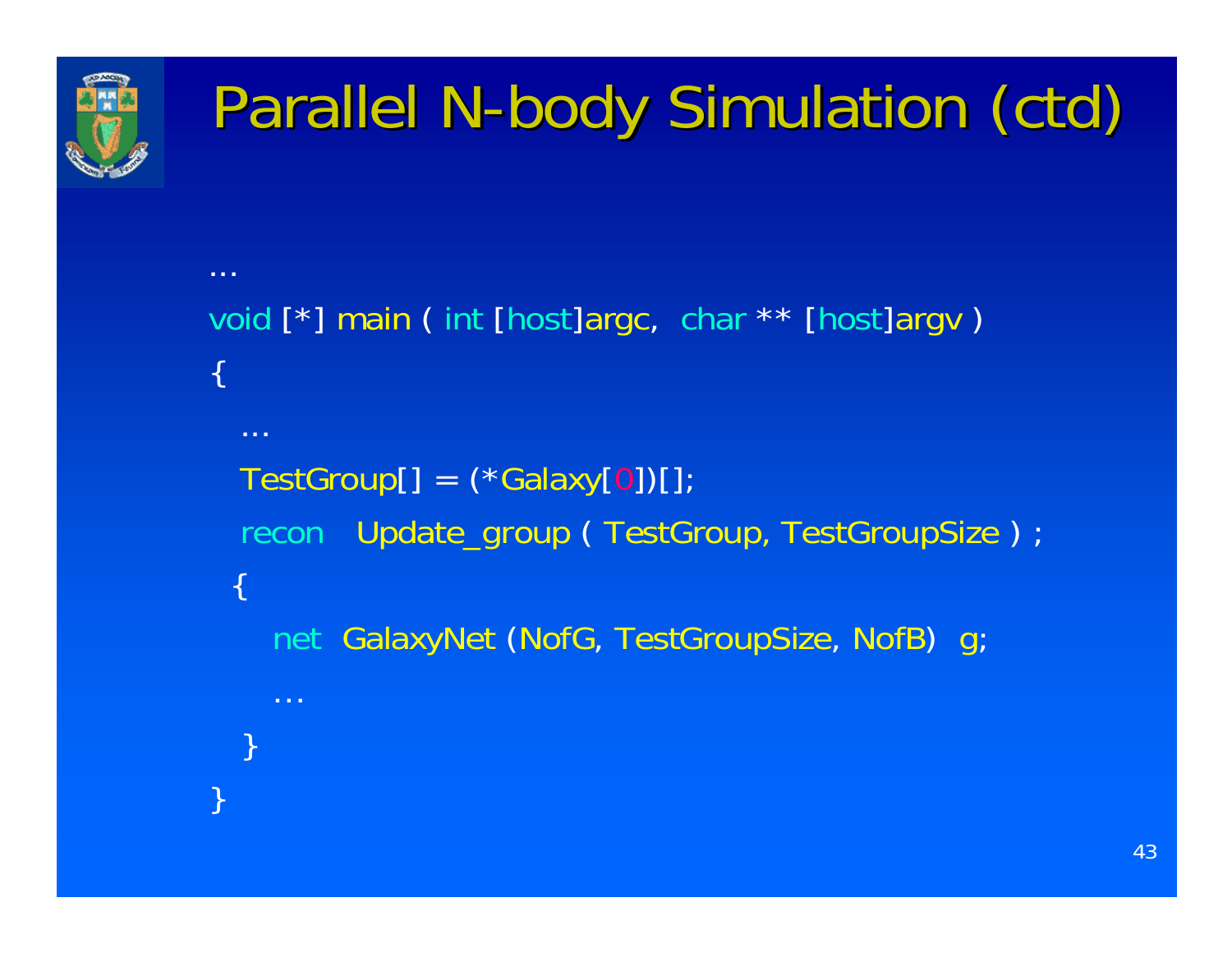

### Parallel Matrix Multiplication



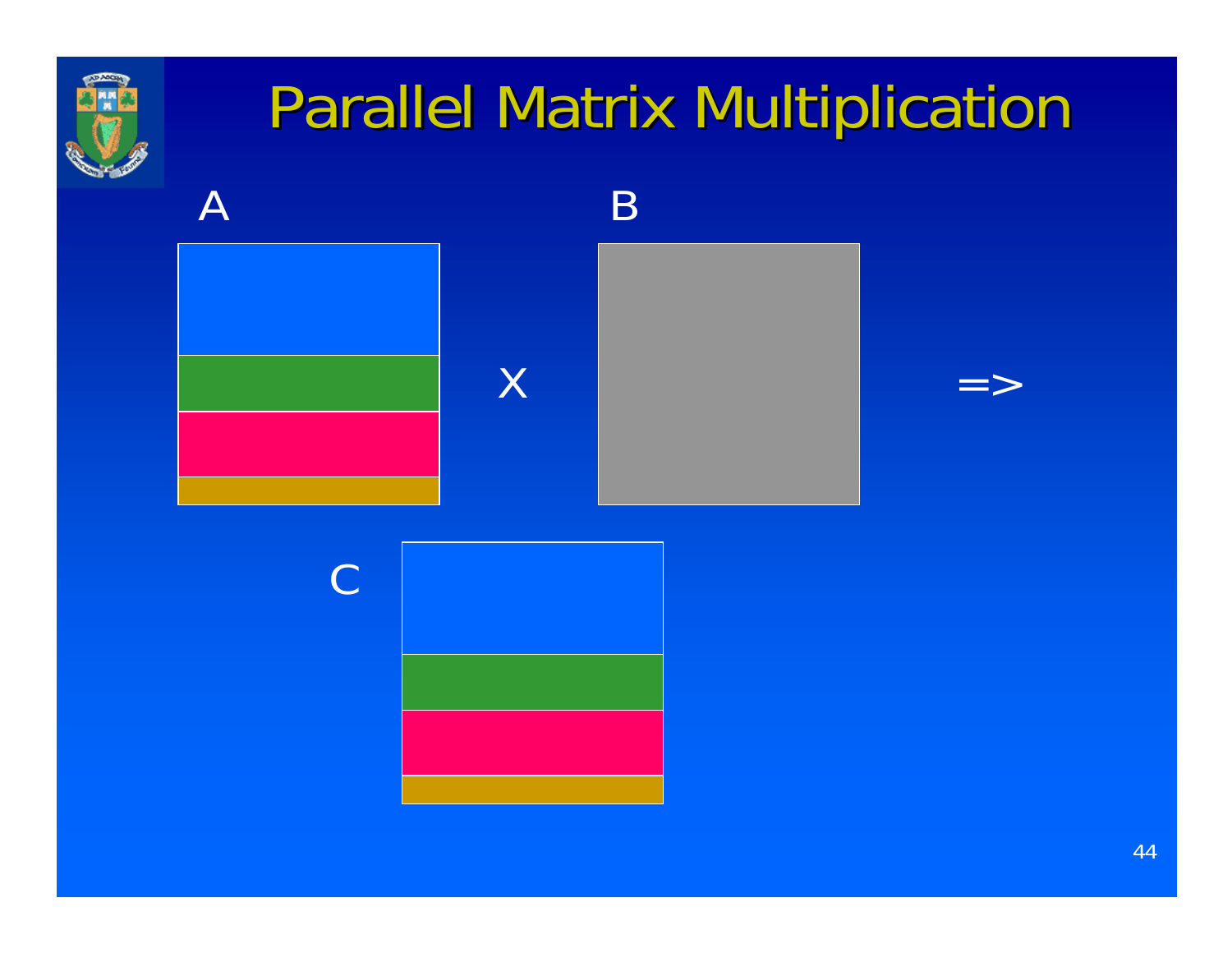

### Parallel Matrix Multiplication (ctd)

```
nettype AxB
(int
m, int
k, int
t, int
n[m]) {
 coord I=
m;
 node { I>=
0: bench * ( 
n[I] / t ); };
 link (J=m) {
   J>0: length * ( ( k + n[J] ) * k * sizeof(float) ) [0] ->[J];
   I > 0: length * ( n[I] * k * sizeof
                                    (float) ) [I]->[
0];
 };
 parent [0];
 scheme
{
   int i
   for ( i=
1; i<
m; i++ ) 100%% [
0]->[i];
   par ( i=
0; i<
m; i++ ) 100%% [i];
   par ( i=
1; i<
m; i++ ) 100%% [i]->[
0];
 };
};
```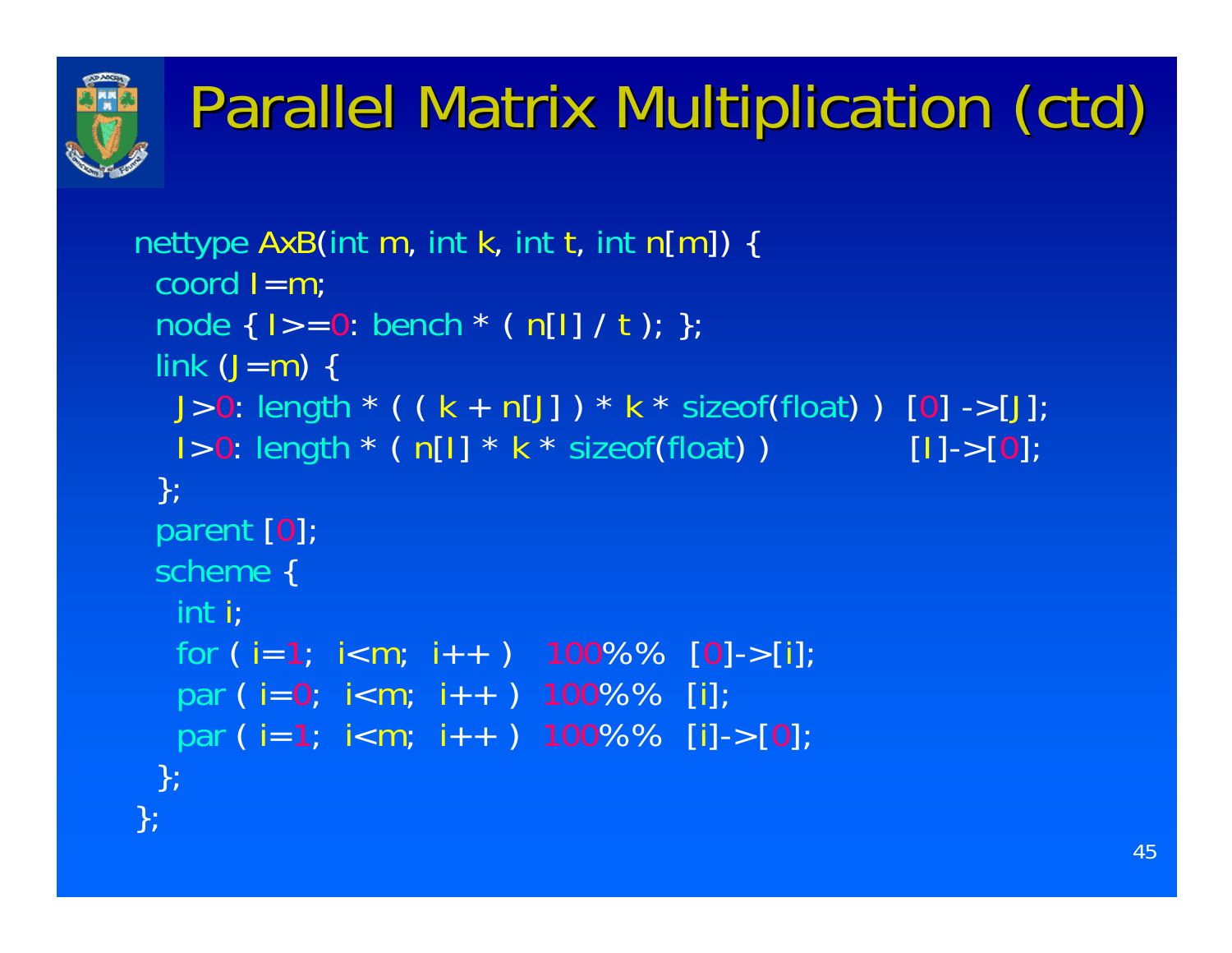

…

### Parallel Matrix Multiplication (ctd)

```
recon SeqMult ( tA, tB, tC, 
M, N );
…[host]: { ...
            for 
(j = 
1; j <= nprocs; j++) {
              Partition
(j, powers, nrows, 
N);
              t = timeof (net Star(j, N, M, nrows) w);
              if (\mathsf{t}<\mathsf{min}.\mathsf{t}) { min.nprocs = j; min.\mathsf{t}=\mathsf{t}; ]
            }
            nprocs = min.nprocs;
          }
...Partition (nprocs, powers, nrows, N);
{ 
   net AxB
(nprocs, 
N, 
M, nrows) 
w;
   …}
```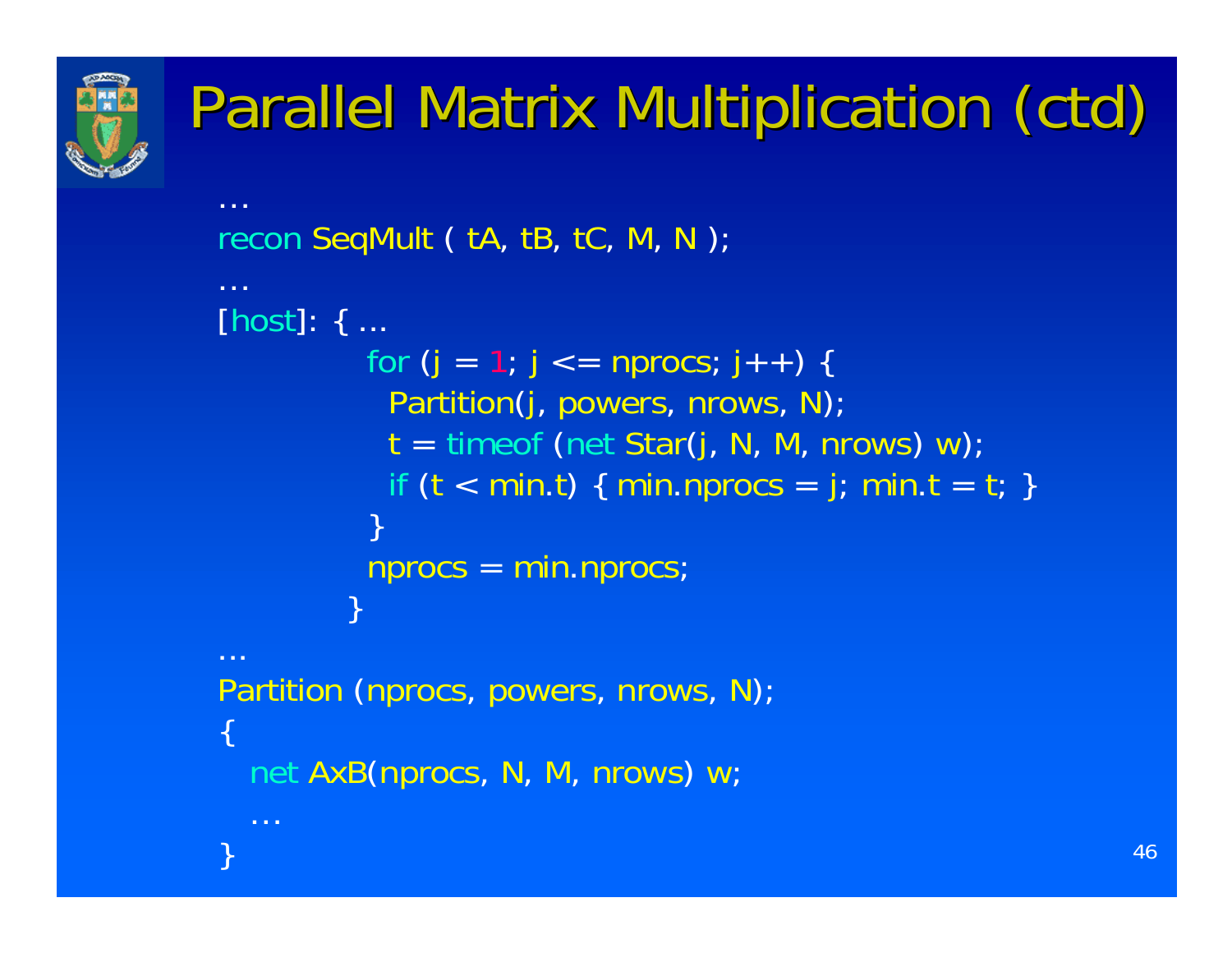

#### References

#### Alexey Lastovetsky. Parallel Computing on Heterogeneous Networks. John Wiley & Sons, 423 pp., June 2003. 423 pp., June 2003.

#### **INWILEY**

#### **Parallel Computing** on Heterogeneous **Networks**